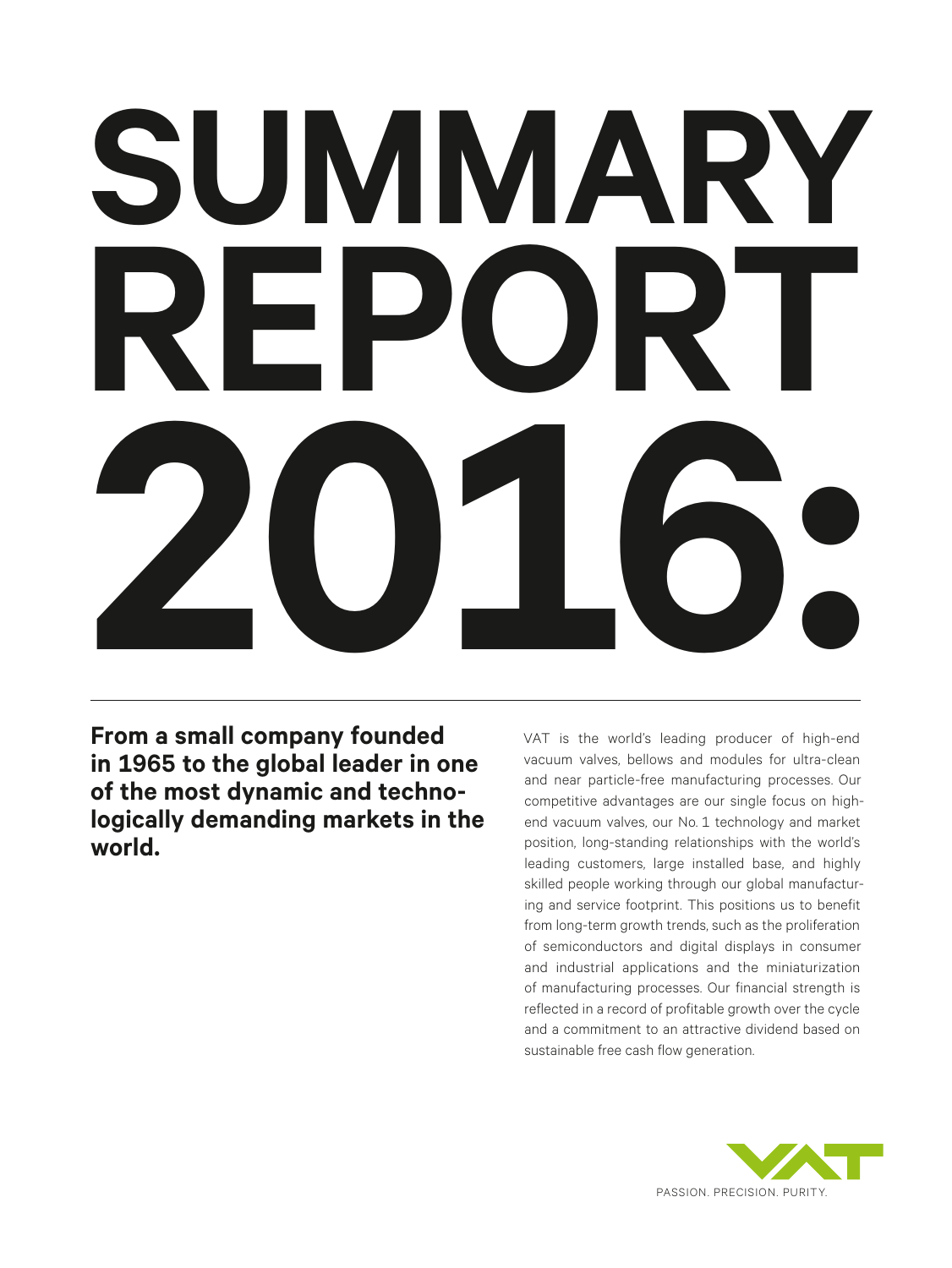## Key Figures

| In CHF million                                   | 2016  | 2015  | Change    |
|--------------------------------------------------|-------|-------|-----------|
|                                                  |       |       |           |
| Order intake                                     | 561.9 | 427.8 | $+31.3%$  |
| Order backlog as of December 31                  | 122.1 | 71.9  | $+69.8%$  |
| Net sales                                        | 507.9 | 411.0 | $+23.6%$  |
| Gross profit                                     | 318.0 | 261.0 | $+21.8%$  |
| Gross profit margin                              | 62.6% | 63.5% |           |
| <b>EBITDA</b>                                    | 149.6 | 119.6 | $+25.0%$  |
| Adjusted EBITDA <sup>1</sup>                     | 158.1 | 126.8 | $+24.7%$  |
| Adjusted EBITDA margin                           | 31.1% | 30.8% |           |
| EBIT                                             | 118.3 | 89.4  | $+32.3%$  |
| EBIT margin                                      | 23.3% | 21.8% |           |
| Net income <sup>2</sup>                          | 67.2  | 7.1   | $+852.2%$ |
| Net income margin                                | 13.2% | 1.7%  |           |
| Basic earnings per share (in CHF) <sup>2</sup>   | 2.43  | 0.34  | $+614.7%$ |
| Diluted earnings per share (in CHF) <sup>2</sup> | 2.42  | 0.34  | $+611.8%$ |
| Cash flow from operating activities              | 146.4 | 117.5 | $+24.6%$  |
| $Capex^3$                                        | 19.2  | 12.9  | $+48.8%$  |
| Capex margin                                     | 3.8%  | 3.1%  |           |
| Free cash flow <sup>4</sup>                      | 128.1 | 105.6 | $+21.3%$  |
| Free cash flow margin                            | 25.2% | 25.7% |           |
| Free cash flow conversion rate <sup>5</sup>      | 85.6% | 88.3% |           |
| Free cash flow to equity <sup>6</sup>            | 117.5 | 71.5  | $+64.3%$  |
|                                                  |       |       |           |

| As of December 31<br>In CHF million | 2016   | 2015  |          |
|-------------------------------------|--------|-------|----------|
| Total assets                        | 883.4  | 893.5 | $-1.1%$  |
| <b>Total liabilities</b>            | 372.8  | 844.3 | $-55.8%$ |
| Equity <sup>7</sup>                 | 510.6  | 454.3 | $+12.4%$ |
| Net debt <sup>8</sup>               | 133.9  | 223.5 | $-40.1%$ |
| Net Debt/EBITDA                     | 0.9    | 1.9   | $-52.6%$ |
| Invested capital <sup>9</sup>       | 246.1  | 279.3 | $-11.9%$ |
| NOPAT <sup>10</sup>                 | 110.1  | 77.9  | 41.3%    |
| Return on invested capital (ROIC)   | 44.7%  | 27.9% |          |
| Dividend per share <sup>11</sup>    | 4.00   |       |          |
| Payout ratio <sup>12</sup>          | 102.1% |       |          |
| Number of employees                 | 1,439  | 1,189 | $+250$   |

1 Adjusted EBITDA excludes one-off items.

- 2 2015 includes interest cost on shareholder loan. 3 Capex contain purchases of property, plant equipment and intangible assets. 4 Free cash flow is calculated as cash flow from operating activities minus cash flow from investing activities.
- 9 Invested capital is defined as total assets (excluding current income tax receivables, goodwill, acquired technology & customer relationships, brands & trademarks and deferred income taxes) less current liabilities (excluding loans & borrowings and current income tax liabilities) less non-current liabilities (excluding loans & borrowings and deferred income tax liabilities).
- 5 The free cash flow conversion rate is calculated as free cash flow as a percentage of EBITDA. 6 Free cash flow to equity is calculated as free cash flow less interest paid less current
- portion of loans. 7 Equity in 2015 includes a shareholder loan of CHF 405.1 million as at December 31, 2015.
- 8 Net debt in 2015 is calculated excluding the shareholder loan of CHF 405.1 million as at December 31, 2015.
- 10 Net operating profit less adjusted taxes (NOPAT) is calculated as EBITDA minus<br>depreciation and amortization (excluding amortization of acquired technology<br>and customer relationships) plus finance income (including net gains/losses from financing activity and excluding other finance income) less<br>adjusted tax expenses based on the adjusted effective tax rate of 18.9% for 2015<br>and the average group tax rate of 18.1% in 2016.<br>11 Proposal of

12 Percentage of free cash flow to equity proposed to be paid out as dividend.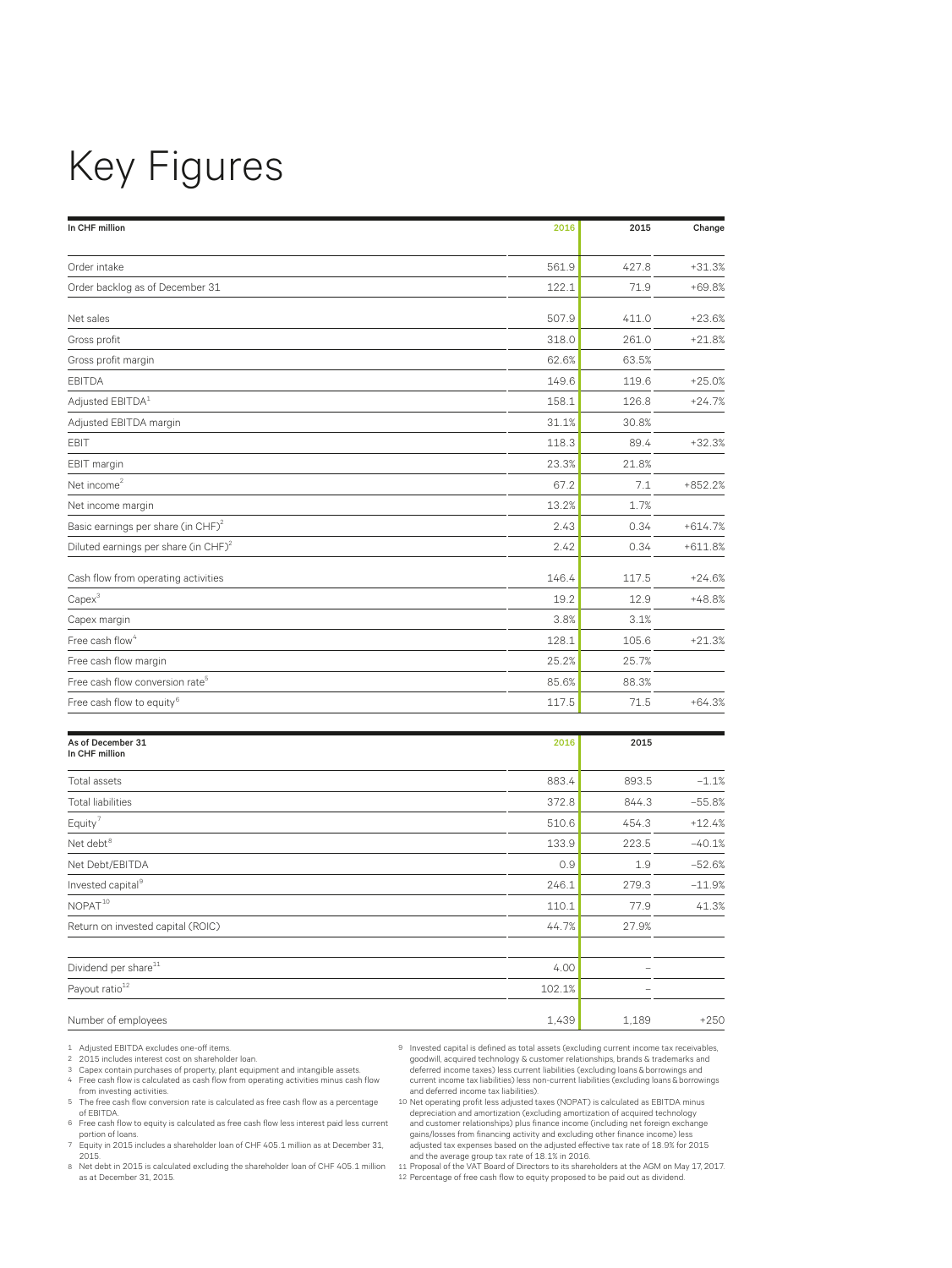| <b>Net sales</b><br>in CHF million<br>507.9                                    | <b>Net sales</b><br>development<br>in CHF million<br>$+24%$<br>508<br>363<br>335<br>2013<br>2014<br>2015<br>2016 |
|--------------------------------------------------------------------------------|------------------------------------------------------------------------------------------------------------------|
| <b>Adjusted EBITDA</b><br>in CHF million                                       | <b>Adjusted EBITDA</b><br>margin<br>in $%$                                                                       |
| 158.1                                                                          | <b>EXT</b>                                                                                                       |
| <b>Net sales</b><br><b>Net sales</b><br>by segment<br>by region                | <b>Free cash flow</b><br>in CHF million                                                                          |
| 6<br>17<br>16                                                                  | 128.1                                                                                                            |
| 49<br>34<br>49 ASIA<br><b>78 VALVES</b>                                        | <b>Dividend</b><br>per share                                                                                     |
| <b>16 GLOBAL SERVICE</b><br><b>34 AMERICAS</b><br><b>6 INDUSTRY</b><br>17 EMEA | in CHF<br>4.00                                                                                                   |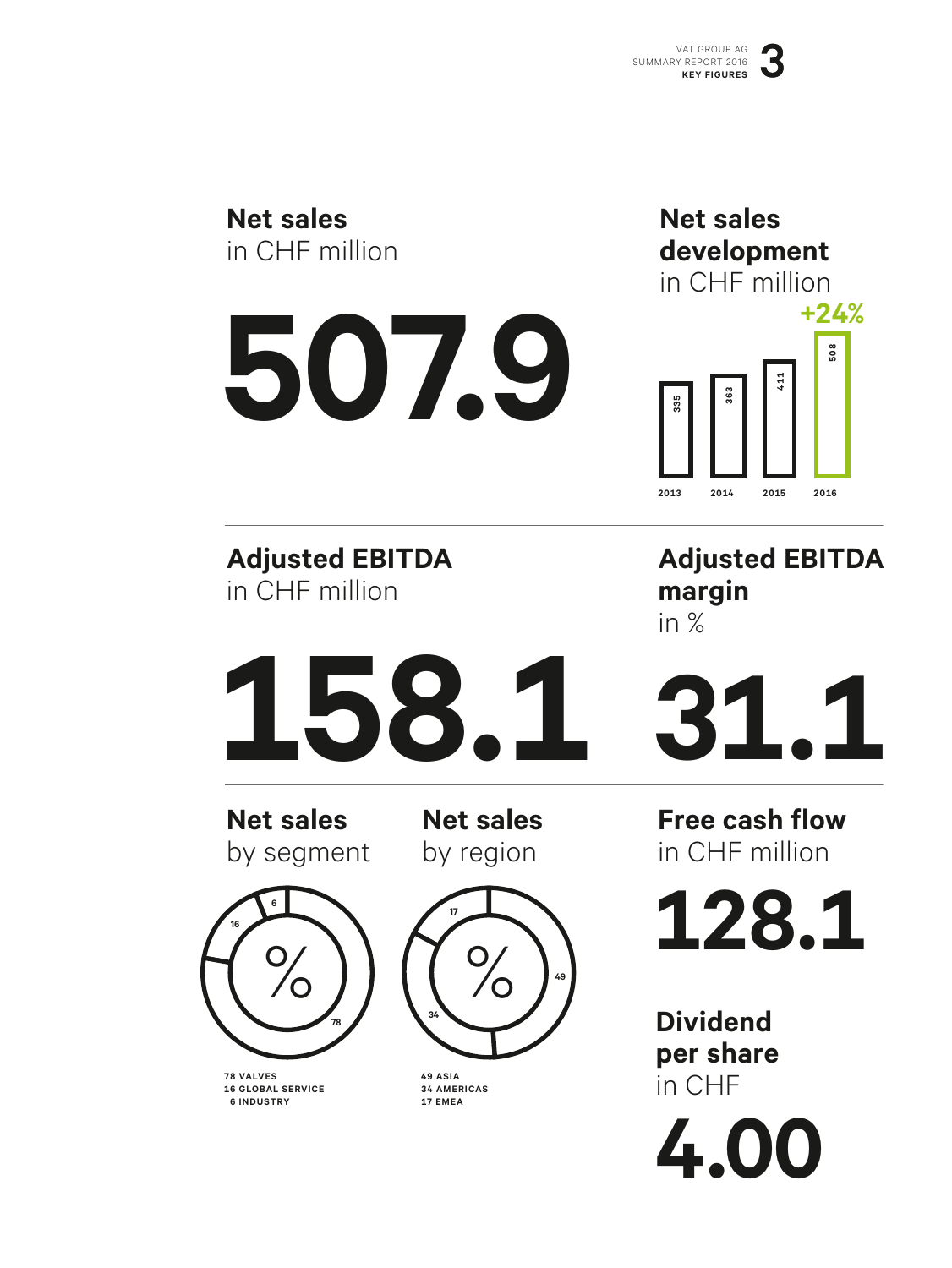## Dear Shareholders,

2016 was an exciting, eventful and successful year for VAT Group. What company founder Siegfried Schertler started in 1965 as a small business in a corner of Switzerland, has grown into the strong global leader in one of the most dynamic and demanding markets in the world.

Our 2016 results tell part of the story, as demand continued to grow across all of our key end markets, from semiconductors to high-performance displays and other high-technology industries. Net sales reached a record CHF 508 million, up 24 percent compared with 2015. Adjusted EBITDA reached CHF 158 million, up 25 percent, while our adjusted EBITDA margin was 31 percent, slightly higher than the previous year. Net income was CHF 67 million and free cash flow amounted to CHF 128 million. Thanks to this strong result, and in line with our attractive dividend policy, the Board of Directors is proposing a dividend of CHF 4.00 per share.

Record sales were not the only landmark in 2016. It was also the year we went from a privately held company to one whose shares are traded on the SIX Swiss Exchange. The Initial Public Offering (IPO) in April has set a beacon in the development of the company. The transition from private to public company was not trivial. We had to develop new legal and corporate structures and functions that can both support a dynamic and growing business as well as meet the highest standards of corporate governance, to work on new business processes across all functions while managing unprecedented growth at the same time.

The results of the IPO are encouraging so far. The company's share price increased by almost 90 percent, from CHF 45 at the launch to CHF 84.85 at the end of 2016. That is not merely a reflection of a good short-term result in 2016. It also reflects investor confidence in our longer-term market position and strategy. Throughout the year senior management invested considerable effort and time into

keeping shareholders informed of key business developments in a clear and timely manner.

VAT is the world's undisputed No. 1 manufacturer of high-end vacuum valves used in the manufacturing of semiconductors, advanced flat-screen displays, solar panels and a high number of other industrial processes where complex, ultra-clean assembly environments are becoming increasingly important. We are approximately eight times the size of our nearest competitor in terms of market share with more than one million vacuum valves in operation around the world.

That puts us in a strong position to benefit from long-term structural growth trends, such as the proliferation and interconnectivity of personal digital devices, the Internet of Things and Industry 4.0 and the continuing miniaturization of a broad range of electronic devices across a wide range of industries and applications, from automotive and food & beverage to new forms of energy generation and medical devices.

VAT has achieved its leading position through a passion for technology innovation as well as by meeting the requirements, expectations and wishes of the world's most demanding customers over more than 50 years. About 20 percent of our employees are directly involved in the innovation process, including research, product management and development, business units or testing labs, whether searching for solutions to the potential technology challenges of the future, or custom-designing today's most sophisticated vacuum valves. Almost a third of 2016 sales were generated from products that were developed or modified within the previous three years. Innovation will remain a key success factor for VAT.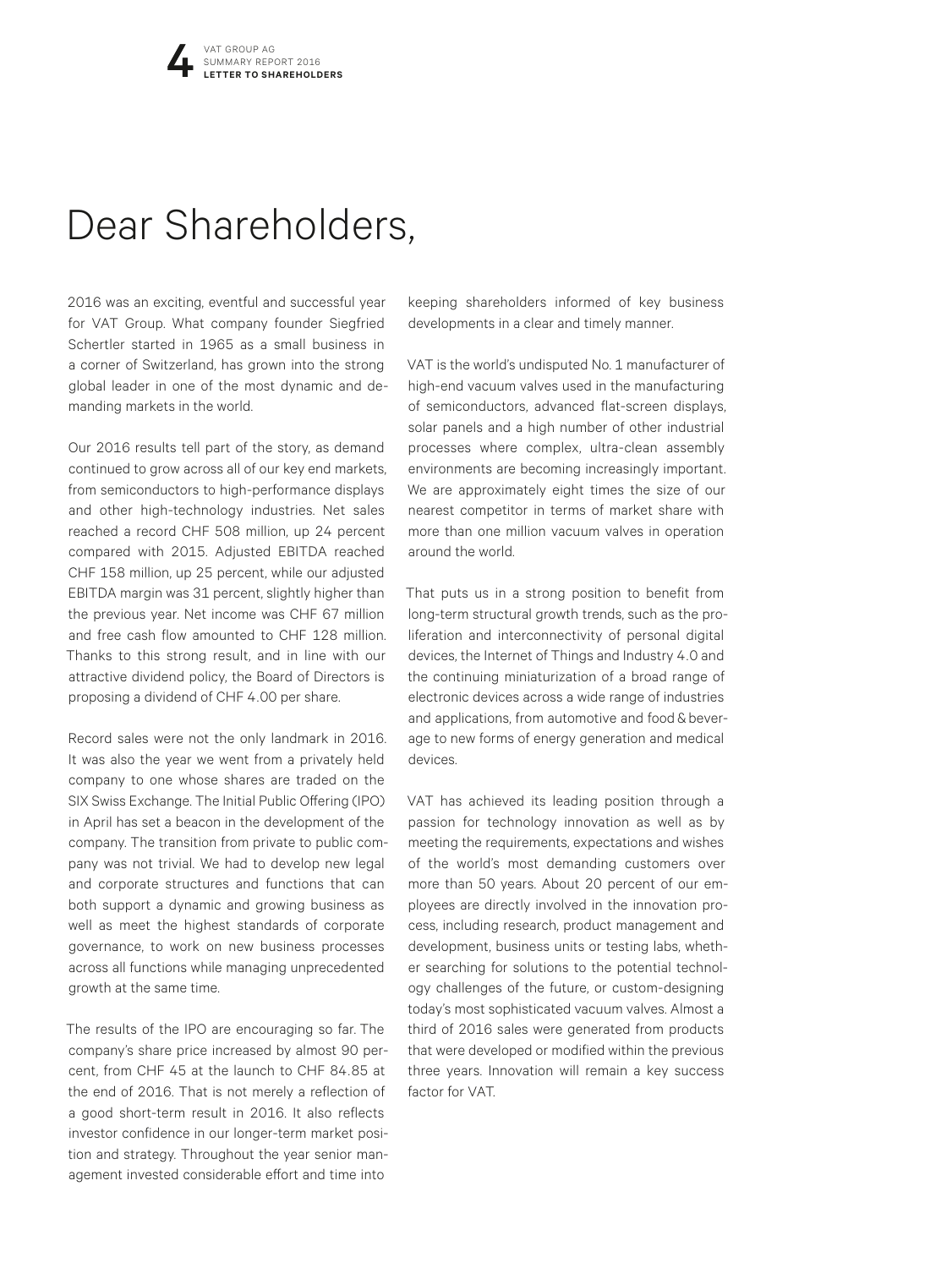

**DR. HORST HEIDSIECK** CHAIRMAN OF THE BOARD OF DIRECTORS

Increasing our global footprint is another important element in our growth strategy. We have production, sales, service and engineering facilities in all our key markets around the world. In 2016, we continued to ramp up our new manufacturing facility in Penang, Malaysia, and we expect to more than double the output from this plant in 2017. Our expansion into Asia allows us to deepen our relationships with many of our largest customers and suppliers in South Korea, Taiwan, Japan and, increasingly, in China. This is a key competitive advantage that we intend to build on in the years to come.

Our solid results in 2016 also reflect the success of our ongoing VATmotion program to drive operational excellence throughout the company. We are working hard to adjust capacity more rapidly to meet quickly changing market demand by shortening production cycles and lead times. We want to benefit more from global economies of scale in the supply chain and continue to improve customer satisfaction. These will definitely be our highest priorities as we move into 2017 and beyond.

Achieving these goals takes passion, commitment, and teamwork – that means great people. On behalf of the Board of Directors, I would like to thank our more than 1,400 employees at all levels of the company for their efforts to make 2016 such a success. Their experience, skill, and commitment to quality and customer satisfaction are another of VAT's most important competitive advantages.

 "We have achieved our leading position through our passion for technology innovation and more than 50 years of experience meeting the needs of the world's most demanding customers."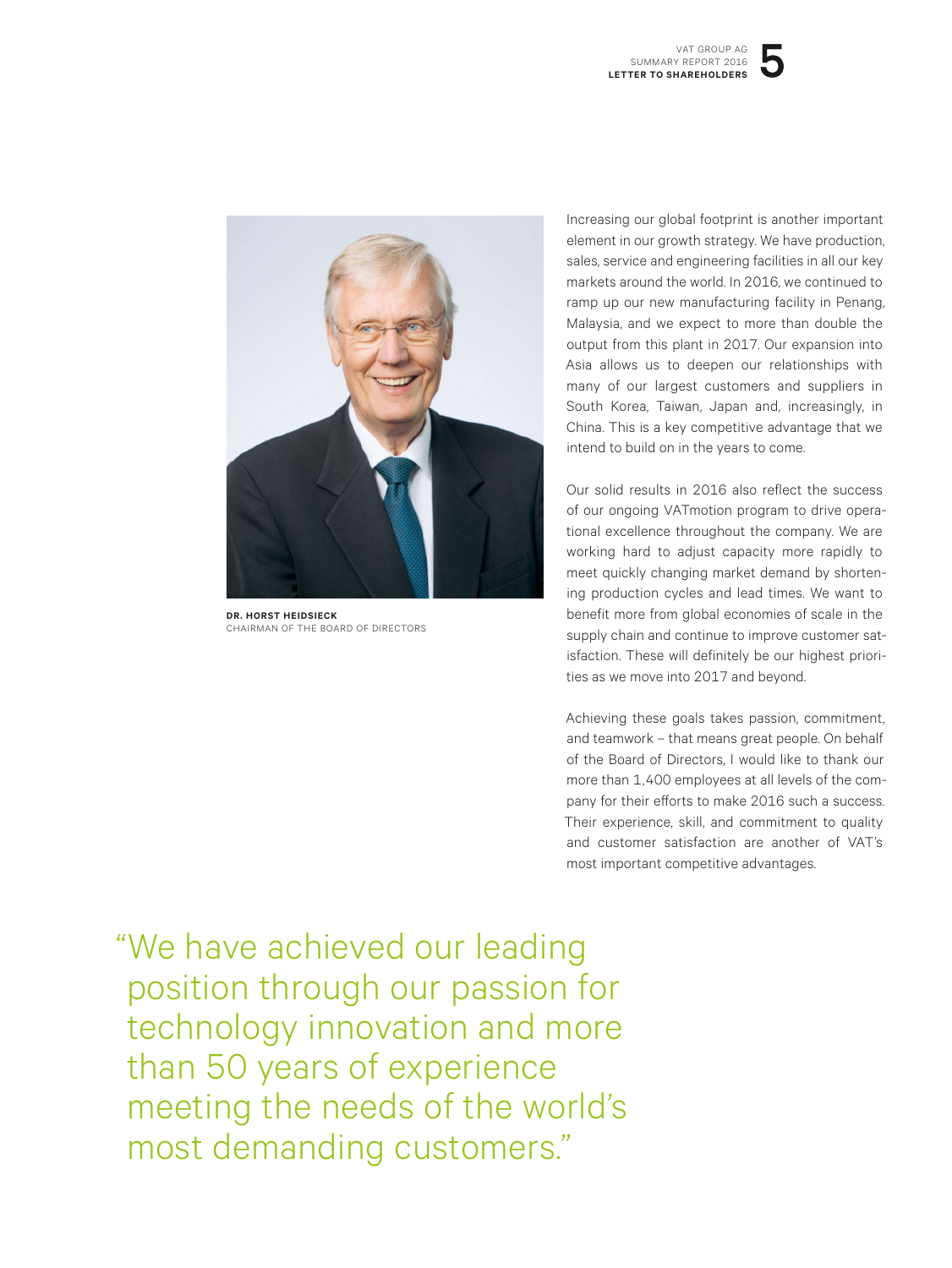As they say, staying at the top is as demanding as getting there in the first place. Maintaining our people advantage will be one of our priorities in 2017. The Board of Directors is sharpening its focus on developing talent and leaders from within the company, people with the VAT DNA, who can take the company forward with passion and the commitment to innovation, precision and quality that is VAT's hallmark.

At the same time, we need to attract new people – not only in Switzerland, but also in Asia and the US who can help us meet the demands of growing markets – maintaining high-quality, on-time delivery, and competitive costs under the pressure of growing customer needs. We grew our workforce by some 20 percent in 2016 to adapt to this demand, and this trend is likely to continue into 2017.

It was a strong first year for VAT Group as a public company. This performance is not just about being in the right market with the right product at the right time. It's also about people like Siegfried Schertler. He and his successors had a passion for innovation, precision and quality. They had a vision to create a technology for a young and exciting industry they were convinced had a big future.

They were willing to take risks for what they believed in and they brought together a team of skilled and talented people who shared their vision and passion. They saw the trend towards miniaturization and precision in electronics manufacturing and the increasingly complex and "pure" assembly environments they required. They understood the importance of constant innovation and product quality. They saw the market potential and competitive dynamics far beyond Switzerland and Europe and knew they would have to achieve the highest levels of performance in all areas to be successful.

That history, experience and set of values are the helix of the VAT Group's DNA today, which we are committed to preserve and to develop further.

PASSION. PRECISION. PURITY. These values were the foundation of VAT's success in 2016 and will remain the underlying drivers of success.

Looking ahead, growing demand means we all need to work together to ensure we continue to meet and surpass customer expectations on quality and on-time delivery while delivering improved results and value creation for our shareholders in 2017 and beyond.

Longer term, the outlook is positive. There is no end in sight to the digitalization of society around the world and the miniaturization of electronics and other high-technology products and processes. Semiconductors and high-performance displays will become ubiquitous as interconnectivity between devices increases. They will also become more complex as even more functionality is squeezed into spaces measured on the scale of molecules. The super-clean, near particle-free environments needed to manufacture such products cannot be achieved without the vacuum valves and related products and services that VAT has been successfully providing for more than 50 years.

VAT is looking forward with confidence into 2017 and beyond. We have the technology, people, passion and values to maintain and expand our leading market position, and to continue to deliver value to all of our stakeholders in the years ahead.

Finally, let me express on behalf of the Board our thanks for the confidence shareholders have placed in VAT during this important first year as a listed company. We are committed to build on this strong start and continue the VAT success story.

 $\phi$ rodo.t)

Sincerely, Dr. Horst Heidsieck Chairman of the Board of Directors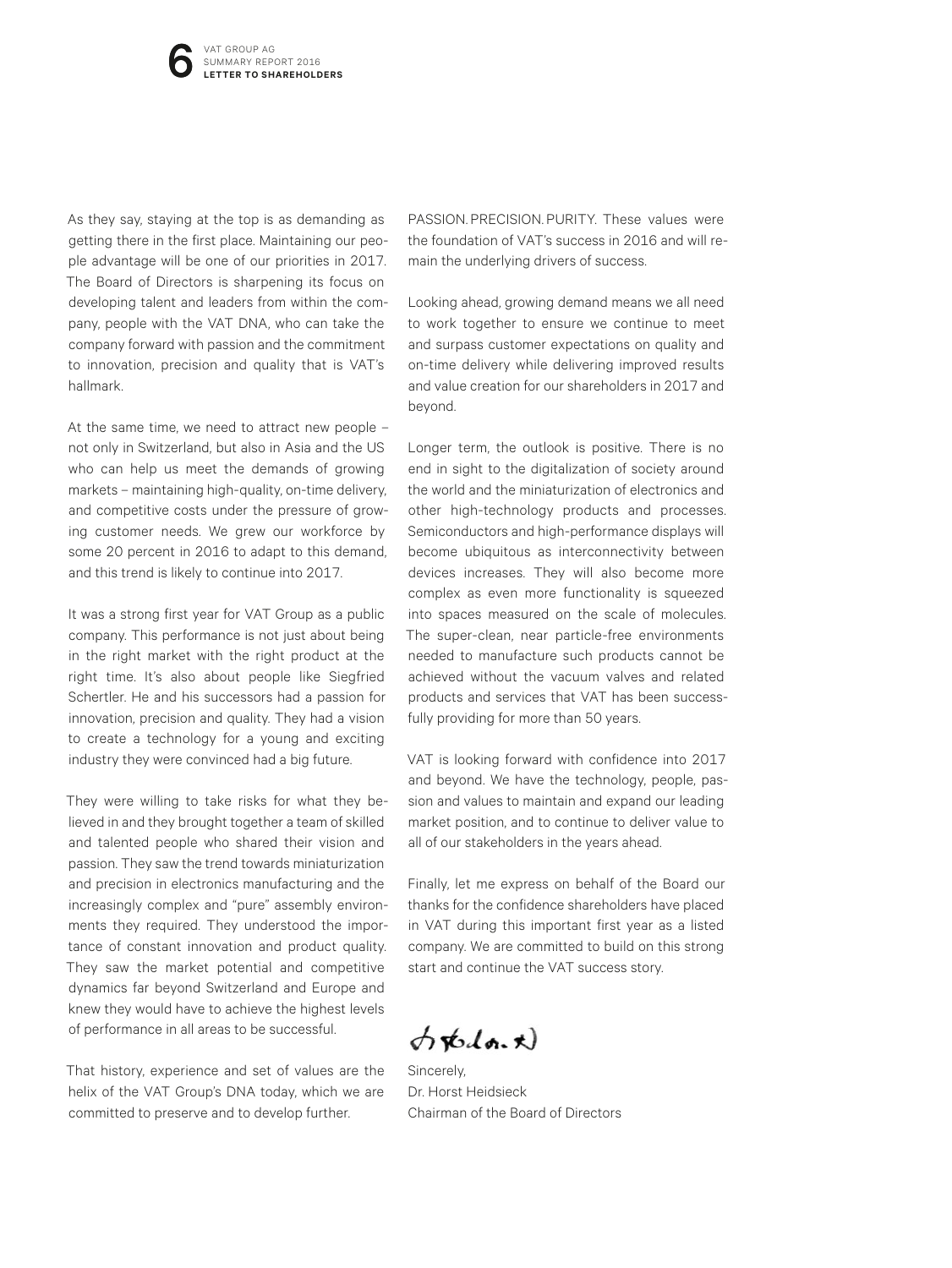## VAT successfully starts a new chapter, record 2016 results confirm market leadership

VAT Group AG and its subsidiaries (VAT) reported record results in 2016, driven by strong customer demand and a further expansion of its leading market position. 2016 was also the year when VAT entered a new chapter in its history with the successful initial public offering (IPO) on April 14, 2016, on the SIX Swiss Exchange. The transition from a privately held enterprise with more than 50 years' experience in vacuum valve technology to a publicly listed company marked a major step forward and further enhanced VAT's position as a global market leader in the vacuum Valves segment.

#### **Positive business environment in 2016 results in a continued strong demand for vacuum technology**

The pace of growth in VAT's markets accelerated throughout 2016, primarily driven by technology advances, particularly in the display market, and increasing demand for manufacturing equipment in the semiconductor industry. As the global market leader in high-end vacuum valves, VAT was able to benefit from this positive development to outgrow the market.

In the semiconductor market, technological innovations gave rise to ever-more complex production processes, miniaturization and additional production steps, such as 3D NAND solid-state flash memory devices, which consist of stacked chips to improve storage density and power efficiency. Such devices require a very clean production process free of particles and contamination which, in turn, can only be achieved in a reliable high-vacuum environment. Customer investments to meet this increasing demand for high-performance semiconductors drove strong sales growth in VAT's Valves segment in 2016.

VAT's Display & Solar business also experienced a strong 2016. Demand began to accelerate early in the year, driven by investments in new manufacturing capacity due to the changeover from liquid crystal displays (LCDs) to displays featuring organic light-emitting diode (OLED) technology. The production of these next-generation high-resolution displays, with much improved coloration and lower energy consumption, requires more demanding manufacturing processes in high-vacuum environments.

#### **Growth across most business segments**

In 2016, VAT's order intake was CHF 561.9 million, up 31.3% from the previous year, while the order backlog increased to CHF 122.1 million at year-end. Net sales of CHF 507.9 million represented an increase of 23.6% compared to a year earlier. This includes a positive impact from foreign exchange movements in 2016 of about 5%.

Net sales increased in the Valves and Global Service segments and were flat in the Industry segment. Net sales in the Valves segment, the largest segment representing 77.7% of VAT's net sales, improved on a year-on-year comparison to CHF 394.6 million. The major growth driver in this business segment was the Display & Solar business which in 2016 more than doubled its revenues, followed by a strong performance in the Semiconductor business, where demand accelerated in the second half of the year. The modules and general vacuum businesses also contributed to the strong performance.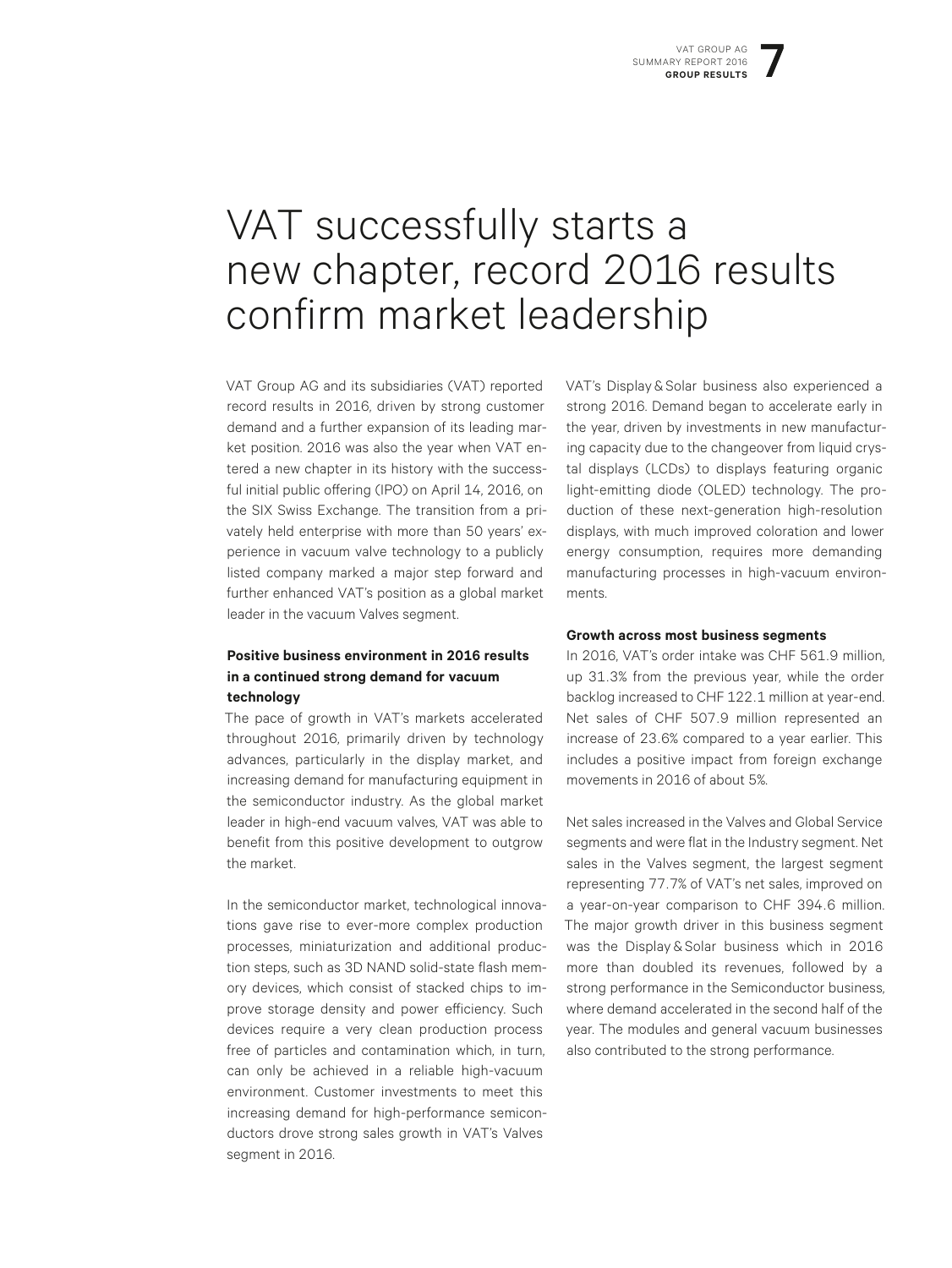The segment Global Service reported a 17.3% yearon-year increase in net sales to CHF 81.9 million. The business performed particularly well in the second half of the year as the result of strong demand for retrofits.

In the Industry segment, growth in edge-welded bellows continued, mainly related to high demand from the semiconductor market. This was largely offset by slightly weaker business conditions in the mechanical components and assemblies manufacturing business. Overall, Industry posted a steady result with net sales of CHF 31.4 million, 0.5% lower than in 2016.

#### **Strong top line development feeds through to bottom line**

As a result of the strong growth in net sales, VAT increased its gross profit by CHF 57.0 million, or 21.8%, to CHF 318.0 million. The decline in the gross margin from 63.5% to 62.6% is mainly the result of the change in the product mix as the Display & Solar business more than doubled its sales in 2016, but has slightly lower gross margins than the Semiconductor business for example.

Adjusted EBITDA for the year improved by 24.7% to CHF 158.1 million. The adjusted EBITDA margin increased to 31.1% compared to 30.8% in the previous year despite investments in future growth and additional costs associated with the strong increase in demand in 2016.

The conversion of the shareholder loan of CHF 414.1 million into equity as part of the IPO in April, the refinancing of the outstanding senior secured credit facility of USD 276 million with a new syndicated five-year revolving credit facility of USD 300 million and further deleveraging of the balance sheet lowered finance costs from CHF 71.4 million to CHF 37.7 million and will have a positive impact on VAT's future cash flows from financing activities.

The effective tax rate in 2016 of 23.5% was higher than the target range of 18% to 20%, due to the nontax deductibility of certain IPO-related costs.

For the full year 2016, VAT realized a net income attributable to shareholders of CHF 67.2 million. The improvement was the result of higher operating profits coupled with lower net finance costs and a lower tax rate.

On December 31, 2016, VAT's net debt amounted to CHF 133.9 million, representing a leverage ratio expressed as Net Debt to EBITDA of 0.9 times. The equity ratio at year-end amounted to 57.8%.

#### **Free cash flow supported by increased operating performance and tight working capital management**

One of VAT's key performance indicators is free cash flow, which improved in 2016 to CHF 128.1 million from CHF 105.6 million in 2015. The improvement was driven by the better operating performance coupled with tight working capital management.

Net trade working capital decreased from 22.9% at the end of 2015 to 20.2% of sales at the end of 2016. In the medium term, VAT expects trade working capital to be around 20% of sales. The free cash flow margin was 25.2% and the free cash flow conversion rate was 85.6% of EBITDA.

At the end of 2016, VAT had 1,439 employees worldwide, an increase of 250, or 21.0%, compared with the end of 2015, reflecting the strong growth of our business.

The Board of Directors of VAT is proposing to its Annual General Meeting on May 17, 2017, a dividend for the business year ending December 31, 2016, of CHF 4.00 per share to be paid out of reserves from capital contributions, representing a total dividend amount of CHF 120 million.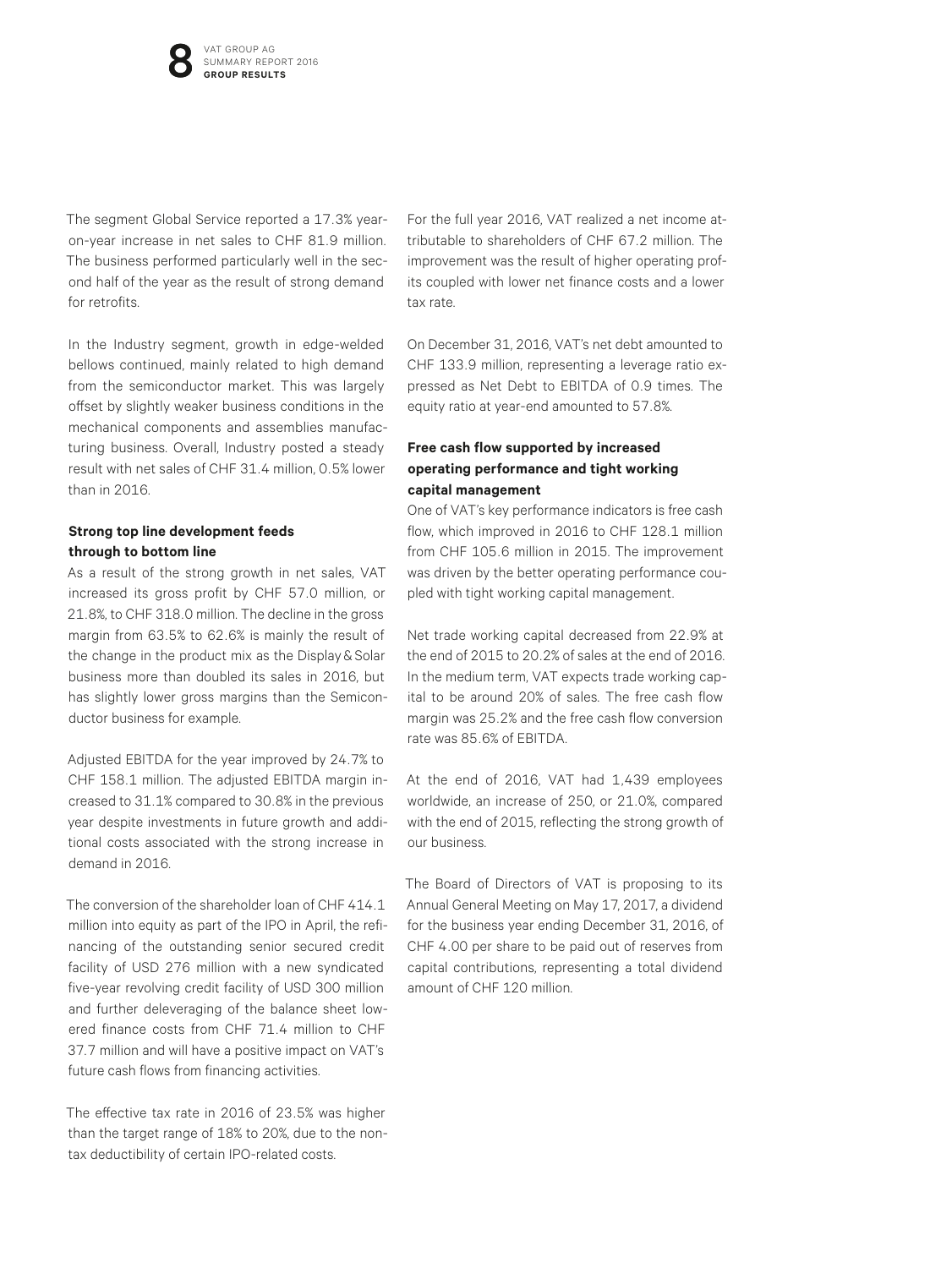## VAT to focus on technology innova-<br>tion, capacity expansion and initia-<br>tives to drive growth and efficiency

Megatrends such as Big Data, the Internet of Things, Industry 4.0, cloud computing and e-mobility are resulting in ever greater demand for advanced manufacturing technologies, including mission-critical vacuum components. Leading digital device and display manufacturers are continuing to invest in fabrication expansion and technology upgrades. As the world market leader for advanced high-vacuum valves, VAT expects to continue to benefit from these developments.

For 2017, VAT expects market demand to remain strong. Ongoing investments in semiconductor manufacturing equipment and the strong investment cycle for high-vacuum equipment for OLED display manufacturing are expected to be the main drivers of continued growth. The Modules, General Vacuum, Global Service and Industry businesses are also expected to contribute to a positive 2017 development.

VAT expects to grow full-year net sales by at least 20% at constant FX rates. The company also expects to maintain its adjusted EBITDA margin compared with the level in 2016. The mid-term EBITDA margin target of 33% remains in place. However, investments to support VAT's ongoing growth, as well as increased costs needed to quickly adapt capacity, are expected to temporarily slow down the rate of margin expansion towards this target.

VAT expects capital expenditures in 2017 and 2018 to be around 5% of sales, above the target level of 4% of sales over the cycle, again as the result of investments to meet the demands of the growing market.



#### **Share price development**

VACN ■ SPI ex SLI rebased to VACN 
□ Daily trading volumes in shares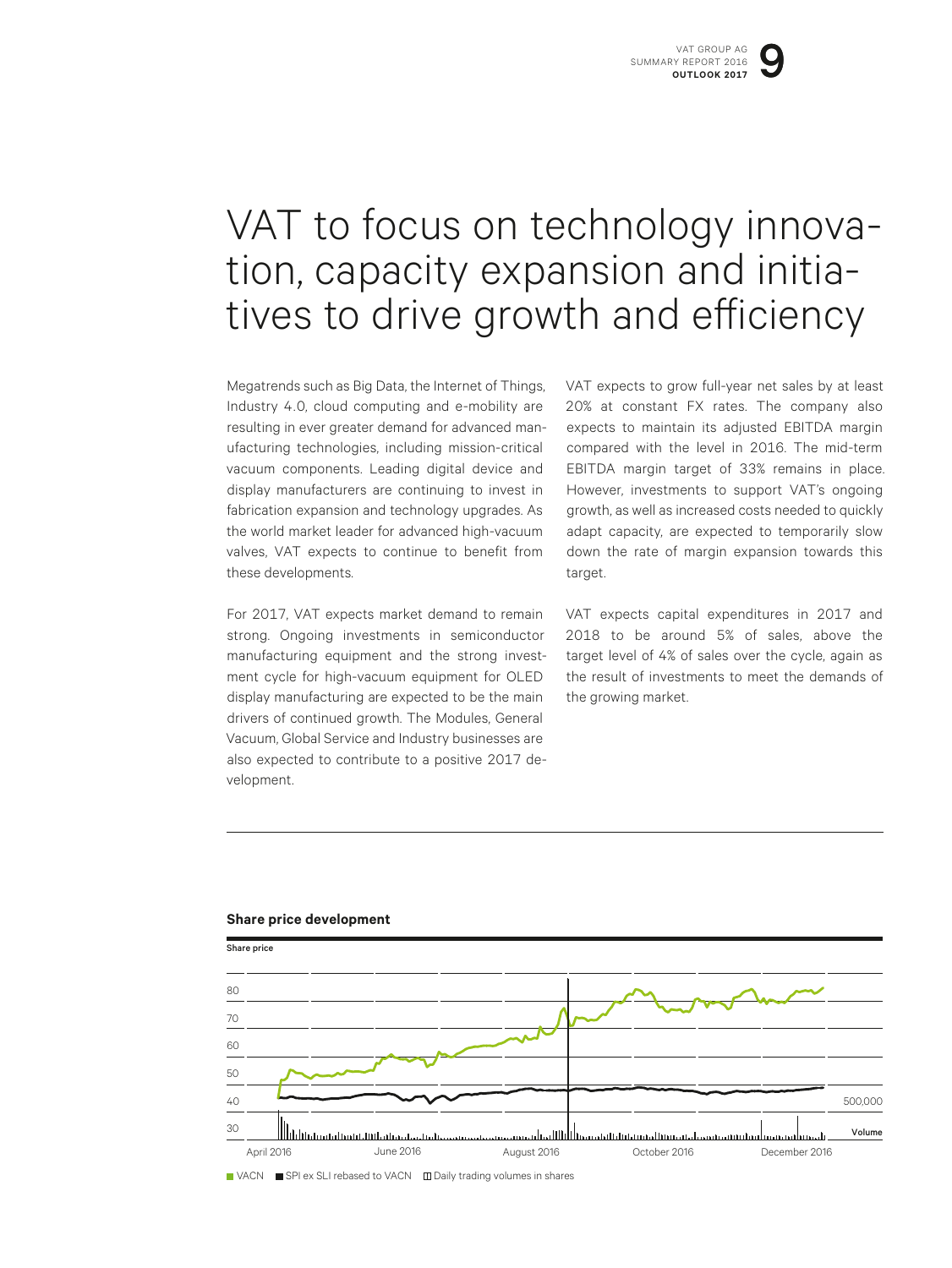#### Valves

The Valves segment serves mainly original equipment manufacturers (OEMs) and comprises four business units: Semiconductor, serving the semiconductor sector; Display & Solar, serving high-end flat-panel display and solar photovoltaic OEMs; General Vacuum for customers in research and OEMs in various industries; and Modules, delivering customized multi-valve solutions.

In 2016, Valves generated strong sales growth, led by accelerating demand from OEMs in the semiconductor and display sectors. Growth was supported by longer-term structural trends, especially the rapidly growing use and complexity of semiconductors and displays in digital devices, as well as customer investments to improve throughput, uptime and overall productivity of their installed high-vacuum systems and equipment.

**Semiconductors: Accelerating growth** Net sales growth accelerated in the fourth quarter after stable growth rates in the previous quarters. Sales of the main product groups – control valves and transfer valves – were largely driven by growing demand for etch and deposition wafer fabrication equipment. Demand for smaller, more powerful and more energy-efficient memory storage devices was another key growth driver. Such devices include dynamic random-access memory (DRAM) and NAND solidstate flash memory used in portable wireless devices like smartphones and increasingly in big-data storage and notebook computers.

**Display&Solar: Product innovation drives large orders** Sales in the Display & Solar business unit more than doubled in 2016, reflecting rapid market and technology developments. In displays, the ongoing shift in mobile devices from liquid crystal displays (LCDs) to organic light-emitting diode (OLED) displays accelerated and drove OEM investment in new production capacity.

**General Vacuum: Supporting major research projects** Net sales in the General Vacuum business were steady in 2016, reflecting the long-term stability of its diverse customer base across both research and industrial markets. In 2016, VAT delivered specialized high-performance valves to ITER, a collaboration of 35 nations working to build a device at their facility in southern France that will test the feasibility of fusion power as a large-scale and carbon-free source of energy.

**Modules: Improved productivity in a smaller manufacturing footprint** Sales grew in VAT's Modules business unit, mainly reflecting growth initiatives to position the company as a provider of multi-valve systems that also integrate other high-vacuum components that help OEMs improve yield and throughput while reducing their manufacturing footprint.

#### **Performance review 2016 and outlook**

Net sales in the Valves segment grew to CHF 394.6 million in 2016, an increase of 27.5% compared to the previous year. Growth was strongest in the Semiconductor and Display & Solar business units. Sales increased in Modules and were stable in General Vacuum. Segment EBITDA rose 32.0% to CHF 129.3 million, leading to a segment EBITDA margin of 30.3%. The decline in margin was mainly the result of changes in the product mix as the display business carries slightly lower average margins, and by costs associated with growing the business, such as investments to increase production and higher research and development expenses.

The market for valves is expected to grow further in 2017. The increasing use of microchips and integrated circuits in both industrial and consumer applications is forecasted to continue for several years. The global demand for OLED displays is also expected to grow, driven by expansion beyond mobile devices to monitors, televisions and lighting. Further miniaturization in semiconductor and other manufacturing processes is also expected to drive demand.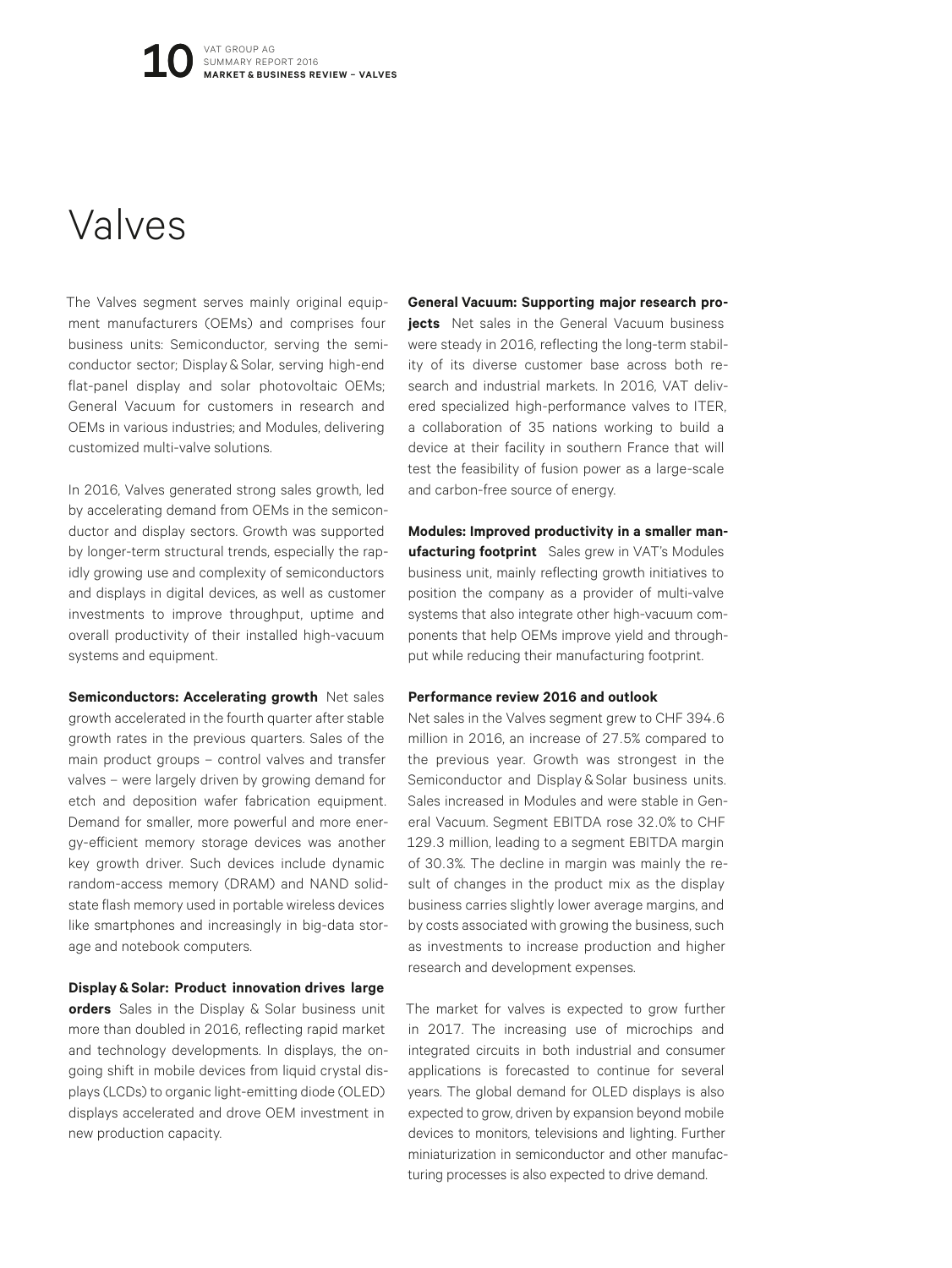#### Global Service

Global Service offers a wide range of service products, from original spare parts and service and maintenance to equipment retrofits and customized upgrades, along with training and around-the-clock support in all key markets.

The segment achieved double-digit sales growth in 2016, driven by several factors. First, the overall market for vacuum valves grew strongly as customers invested in new capacity to meet accelerating demand, especially in semiconductors and displays. This resulted in increased demand for service and spare parts, especially for high-performance components such as gate valves, which must operate reliably at high speeds and under extreme temperature and pressure conditions, and often involving the use of corrosive gases.

Another factor was the technology shift towards smaller and more powerful semiconductor chips and integrated circuits, which in turn increased the number of manufacturing process steps under vacuum. The Global Service business helped customers meet this challenge with customized valve retrofits of their existing equipment.

In a rapidly changing and highly competitive market, customers need to focus continuously on improving uptime and yield from their fixed assets. VAT's Global Service teams work directly with customers to identify areas of operational improvements – often through continuous improvement projects – and then carry out the valve upgrades and retrofits to improve tool uptime and reduce particle contamination. The end result is higher yield and lower total cost of ownership. VAT qualified its retrofit valves with a number of global customers in 2016, which yielded substantial volume orders for complete tool upgrades.

Sales growth in 2016 was also supported by the continued expansion of VAT's service footprint, especially in the US and Asia. In December 2016, the company also launched a new service facility in

the Silicon Valley to better serve US manufacturers and their installed equipment.

Global Service continued to implement growth initiatives aimed at, for example, collaborating with distribution and service partners close to customers. This minimizes production interruptions for end users as the demand for original spare parts, consumables and technical support is fulfilled directly at the customer's site. In 2016, Global Service signed an aftermarket contract with a leading distributor of vacuum and industry components in the US, and a service contract with a large OEM in Japan, where VAT acts as a subcontractor on behalf of the customer to provide valve overhaul services in all of its Asian facilities.

#### **Performance review 2016 and outlook**

Net sales increased 17.3% in 2016 to reach CHF 81.9 million. Growth was strongest for retrofits while spare parts and service sales also increased. Segment EBITDA rose 12.9% to CHF 40.5 million, leading to a segment EBITDA margin of 49.4%. The margin was supported by ongoing performance improvement programs such as the optimization of valve repair turnaround time to increase throughput, while costs associated with growing the business had a slight dampening effect.

The market for vacuum valve service is expected to remain positive in 2017. The need for valve upgrades and retrofit due to aging equipment and new technological developments is expected to drive continued customer investments in the refurbishment and modernization of their installed equipment. VAT plans to continue expanding its service footprint in 2017, with additional resources targeted for China, South Korea and Taiwan. The company also intends to further build its service offering in key markets, such as a service center planned at the refurbishing facility of a major US OEM to help the customer deliver faster retrofits for aging vacuum valve equipment.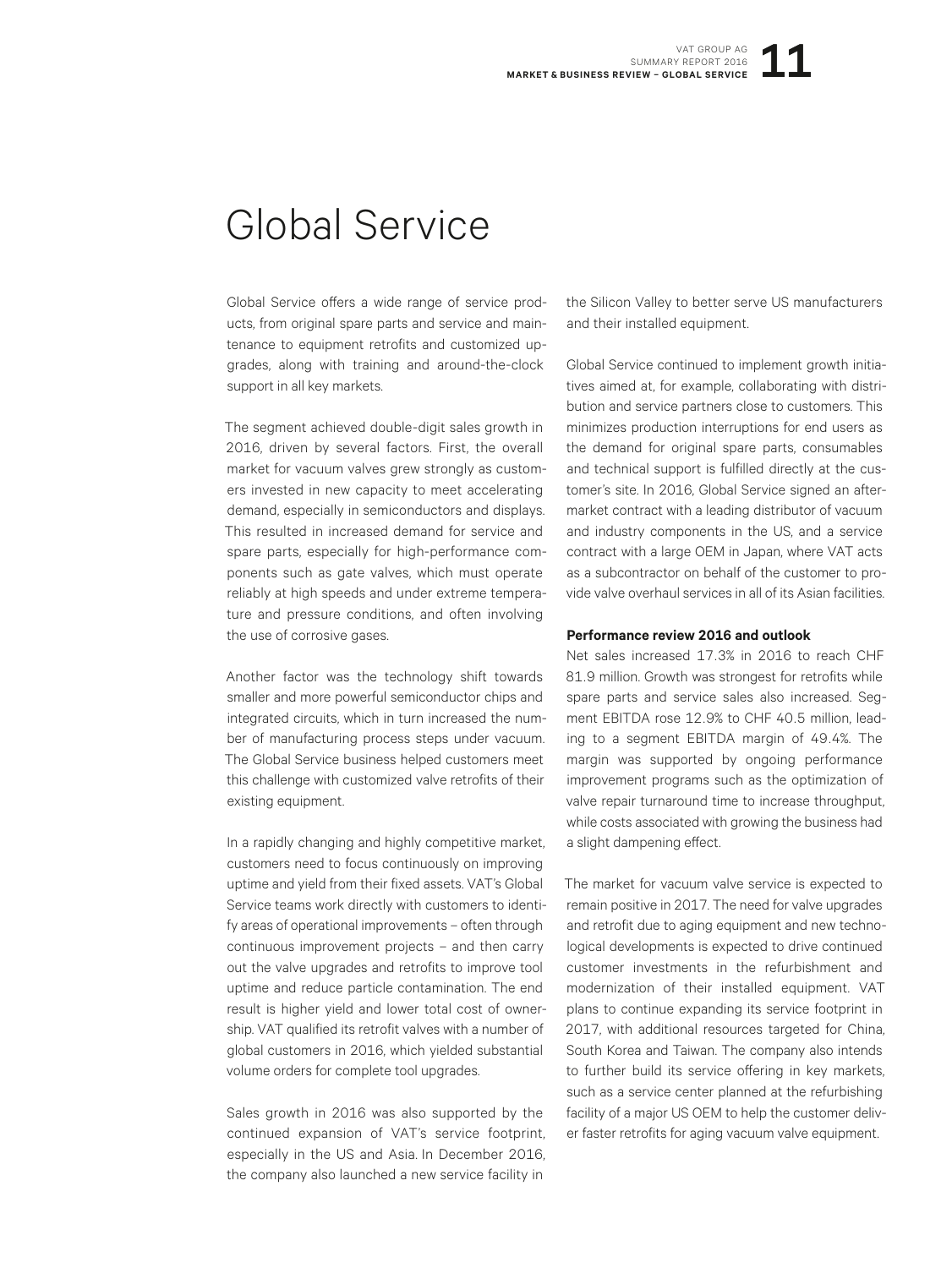## Industry

The Industry segment manufactures innovative and technologically advanced edge-welded bellows that act as flexible sealing elements in certain high-vacuum applications. The business also manufactures related mechanical components and assemblies through its Sysmec subsidiary. Edge-welded bellows are highly specialized components manufactured using high-precision laser welding technology, often at microscopic levels. They are used in a variety of applications and industries, the largest being the high-vacuum equipment industry, including semiconductor manufacturing. The business also serves customers in the automotive and medical equipment industries, as well as other sectors.

Sales increased slightly in 2016, led mainly by improved demand from the semiconductor equipment sector. Edge-welded bellows are often used in vacuum manufacturing processes involving the highest levels of purity (ultra-high vacuum, or UHV) or where motion components, such as lifters or pumps, are in operation. Because edge-welded bellows are all-metal components, they eliminate the risk of particle contamination present in other feedthroughs using elastomer sealing.

In the automotive sector, VAT received a large longterm order from a Germany-based OEM in the first half of 2016 to deliver damper capsules used in high-performance fuel injection systems. The supply contract, which extends over several years, was the result of extensive collaboration with the customer to develop a technology solution tailored to their specific needs.

Edge-welded bellows are also used in other products and market segments, including medical applications like implantable drug pumps and in medical imaging technologies. They are also used in industrial actuators, in aerospace applications such as altitude sensors and fluid management devices, and in advanced research, such as experimental physics.

VAT continued to strengthen its competitive position in 2016 with further investments in its manufacturing facilities in Switzerland and Romania. The company introduced an advanced, fully automated bellows welding system in the second quarter of 2016, along with two new end seam welding machines. These investments resulted in reduced leadtimes and increased productivity, while at the same time improving the scalability of production, enabling VAT to better meet customer demands for both high-volume delivery and customized solutions.

The business also introduced and certified a high-purity cleanliness standard for its products that makes it easier for customers to choose the level of cleanliness on edge-welded bellows and valve components that best meets their specific production requirements. This will allow semiconductor OEMs to achieve the required purity level for the latest 3D semiconductors and device architectures at 10 nanometers and below.

#### **Performance review 2016 and outlook**

Net sales in the Industry segment were CHF 31.4 million in 2016, a decrease of 0.5% compared with the year before. However, internal sales (not included in the net sales number) to the Valves segment grew, reflecting the positive market for semiconductor manufacturing equipment in 2016. Sales to the automotive sector remained stable, while sales to other markets were steady to slightly lower.

Segment EBITDA rose by 5.8% to CHF 10.3 million, leading to a segment EBITDA margin of 22.1%. The positive margin development was supported by productivity improvements in VAT's facilities in Switzerland and Romania, as well as other operational excellence measures implemented as part of the VATmotion initiative.

The market for edge-welded bellows is expected to see steady growth. The growth of the semiconductor market is expected to continue and the trends in the automotive and medical device fields components are also expected to support growth.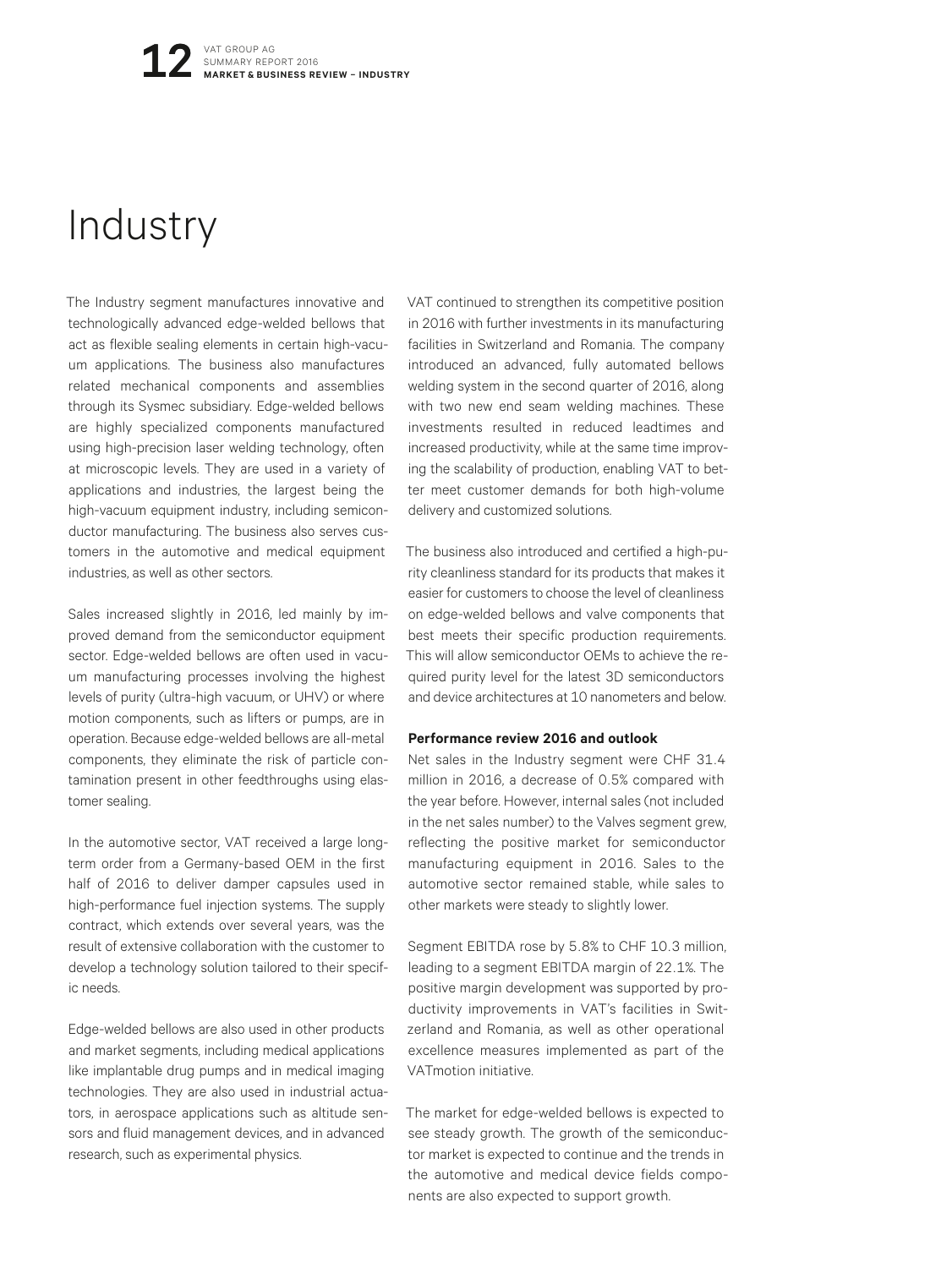## Consolidated financial statements for the financial year from January 1 to December 31, 2016

## Consolidated income statement

| January 1-December 31<br>In CHF thousand                                             | 2016       | 2015       |
|--------------------------------------------------------------------------------------|------------|------------|
| Net sales                                                                            | 507,901    | 410,959    |
| Raw materials and consumables used                                                   | $-186,293$ | $-150,929$ |
| Changes in inventories of finished goods and work in progress                        | $-3,603$   | 985        |
| Personnel expenses                                                                   | $-118,784$ | $-104,334$ |
| Other income                                                                         | 3.087      | 2.192      |
| Other expenses                                                                       | $-52,755$  | $-39,236$  |
| Earnings before interest, taxes, depreciation and amortization (EBITDA) <sup>1</sup> | 149,553    | 119,637    |
|                                                                                      |            |            |
| Depreciation and amortization                                                        | $-31,287$  | $-30,227$  |
| Earnings before interest and taxes $(EBIT)^1$                                        | 118,266    | 89,410     |
|                                                                                      |            |            |
| Finance income                                                                       | 7.291      | 2,575      |
| Finance costs                                                                        | $-37,674$  | $-71,427$  |
| Earnings before income taxes                                                         | 87,883     | 20,558     |
|                                                                                      |            |            |
| Income tax expenses                                                                  | $-20,651$  | $-13,497$  |
| Net income attributable to owners of the Company                                     | 67,233     | 7,061      |
| Earnings per share (in CHF)                                                          |            |            |
| Basic earnings per share                                                             | 2.43       | 0.34       |
| Diluted earnings per share                                                           | 2.42       | 0.34       |

1 Interest includes other items reported in the financial results.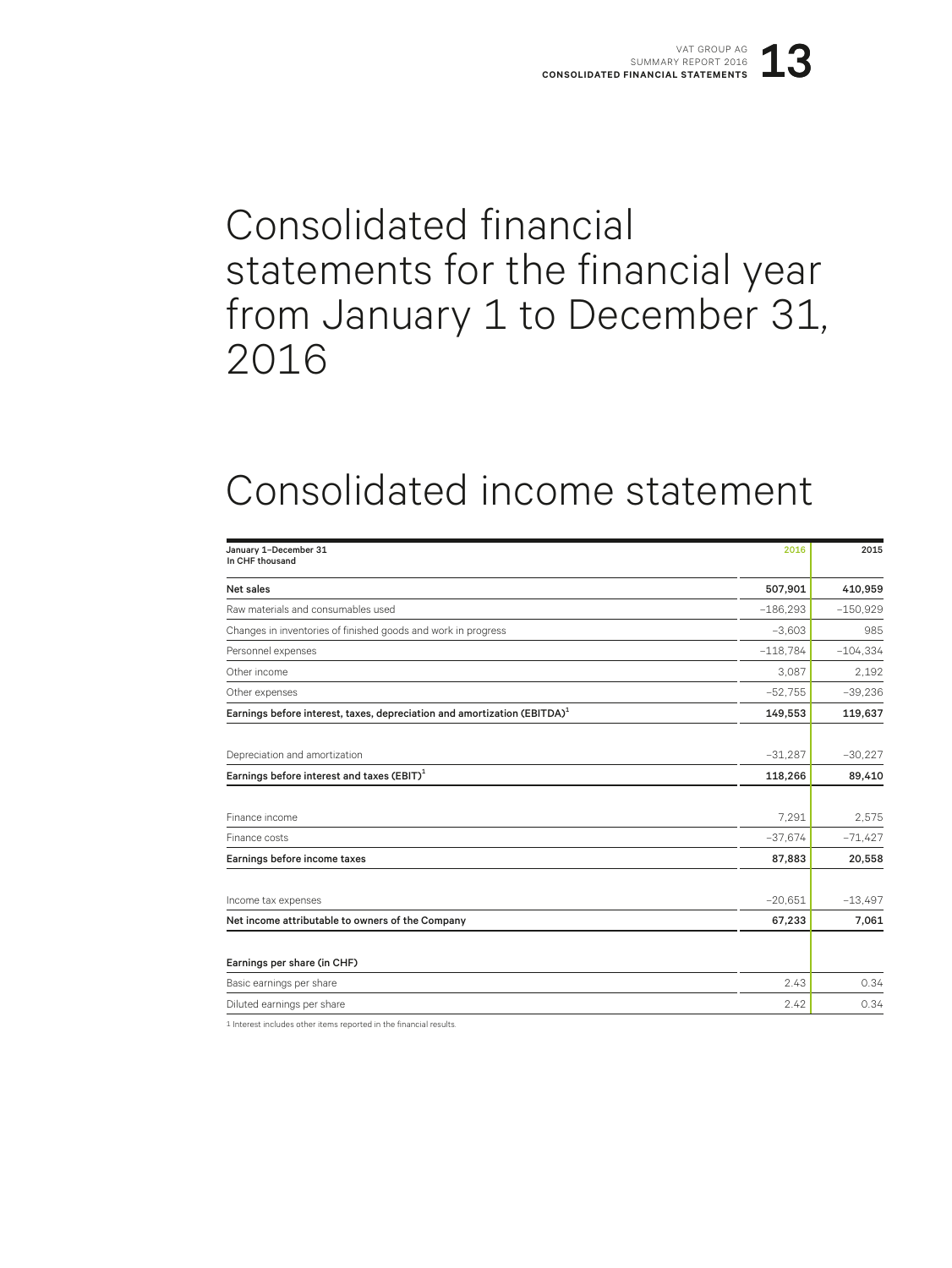## Consolidated statement of comprehensive income

| January 1-December 31<br>In CHF thousand                                        | 2016      | 2015   |
|---------------------------------------------------------------------------------|-----------|--------|
| Net income attributable to owners of the Company                                | 67,233    | 7.061  |
| Other comprehensive income                                                      |           |        |
| Items that will not be reclassified to profit or loss:                          |           |        |
| Remeasurements of defined benefit obligations                                   | $-9.115$  | 2,650  |
| Related tax                                                                     | 1,586     | $-461$ |
| Subtotal                                                                        | $-7,529$  | 2,189  |
| Items that are or may be subsequently reclassified to profit or loss:           |           |        |
| Changes in the fair value of hedging reserves                                   | $-4.247$  | 0      |
| Related tax                                                                     | 758       | 0      |
| Currency translation adjustments                                                | $-4.419$  | 4,553  |
| Subtotal                                                                        | $-7,908$  | 4,553  |
| Other comprehensive income for the period (net of tax)                          | $-15,437$ | 6,742  |
| Total comprehensive income for the period attributable to owners of the Company | 51,796    | 13,803 |

The above consolidated income statement and consolidated statement of comprehensive income should be read in conjunction with the accompanying notes.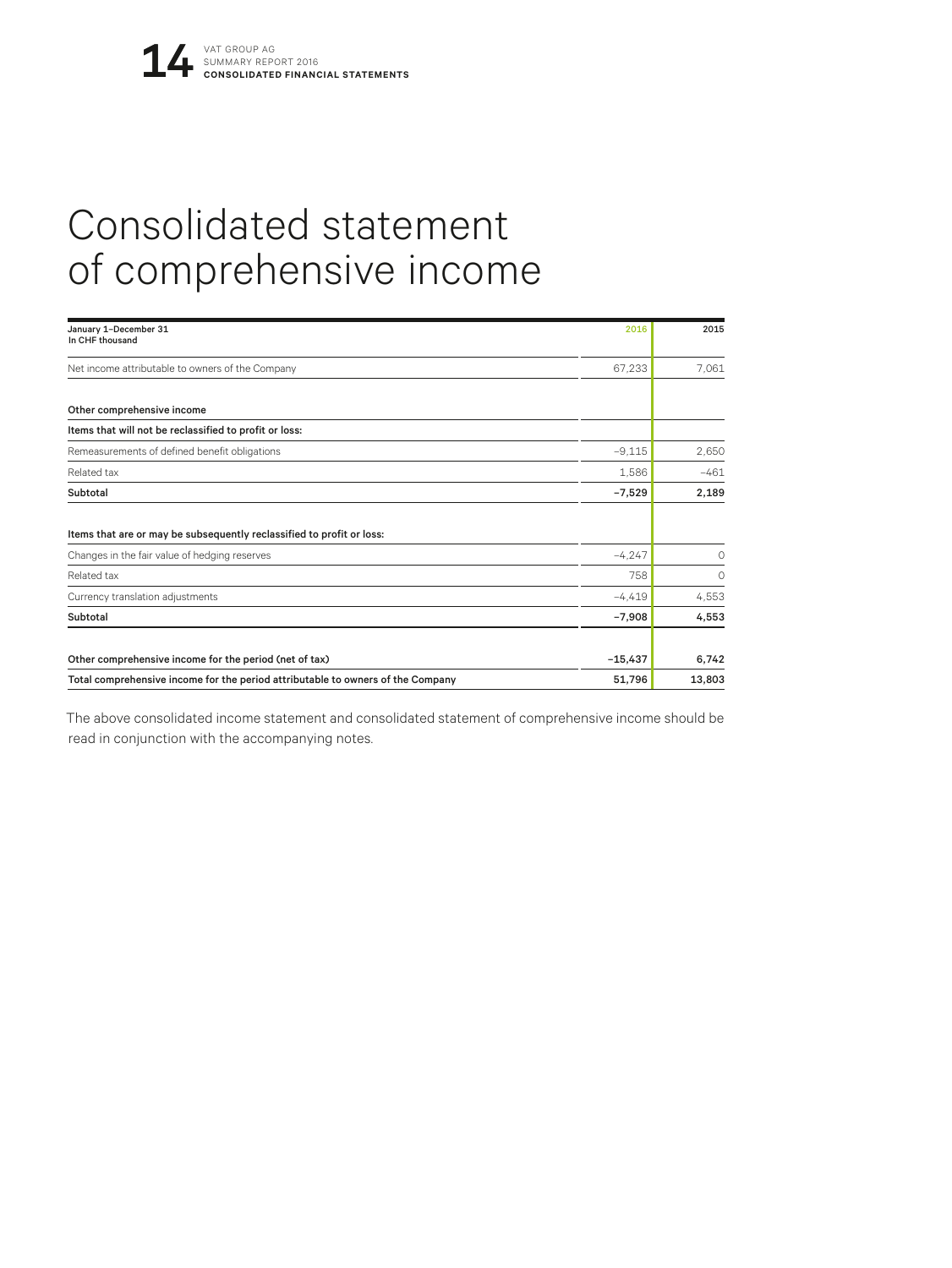## Consolidated balance sheet

| As of December 31<br>In CHF thousand                   | 2016    | 2015    |
|--------------------------------------------------------|---------|---------|
| Assets                                                 |         |         |
| Cash and cash equivalents                              | 62,642  | 80,601  |
| Trade and other receivables                            | 94.353  | 72,679  |
| Receivables under finance lease                        | 2.483   | 2.183   |
| Derivative financial instruments                       | 1,485   | 0       |
| Prepayments and accrued income                         | 651     | 1,119   |
| Financial assets at fair value through profit and loss | 30      | 27      |
| Inventories                                            | 56,587  | 57,966  |
| Current tax assets                                     | 1.148   | 955     |
| <b>Current assets</b>                                  | 219,379 | 215,530 |
| Property, plant and equipment                          | 116,128 | 115,002 |
| Investment properties                                  | 4,382   | 4,607   |
| Intangible assets and goodwill                         | 530,500 | 544,668 |
| Long-term loans                                        | 217     | 283     |
| Trade and other receivables                            | 1.253   | 1,166   |
| Receivables under finance lease                        | 6.175   | 8,453   |
| Derivative financial instruments                       | 199     | 21      |
| Deferred tax assets                                    | 5.197   | 3.745   |
| Non-current assets                                     | 664,050 | 677,945 |
| <b>Total assets</b>                                    | 883,429 | 893,475 |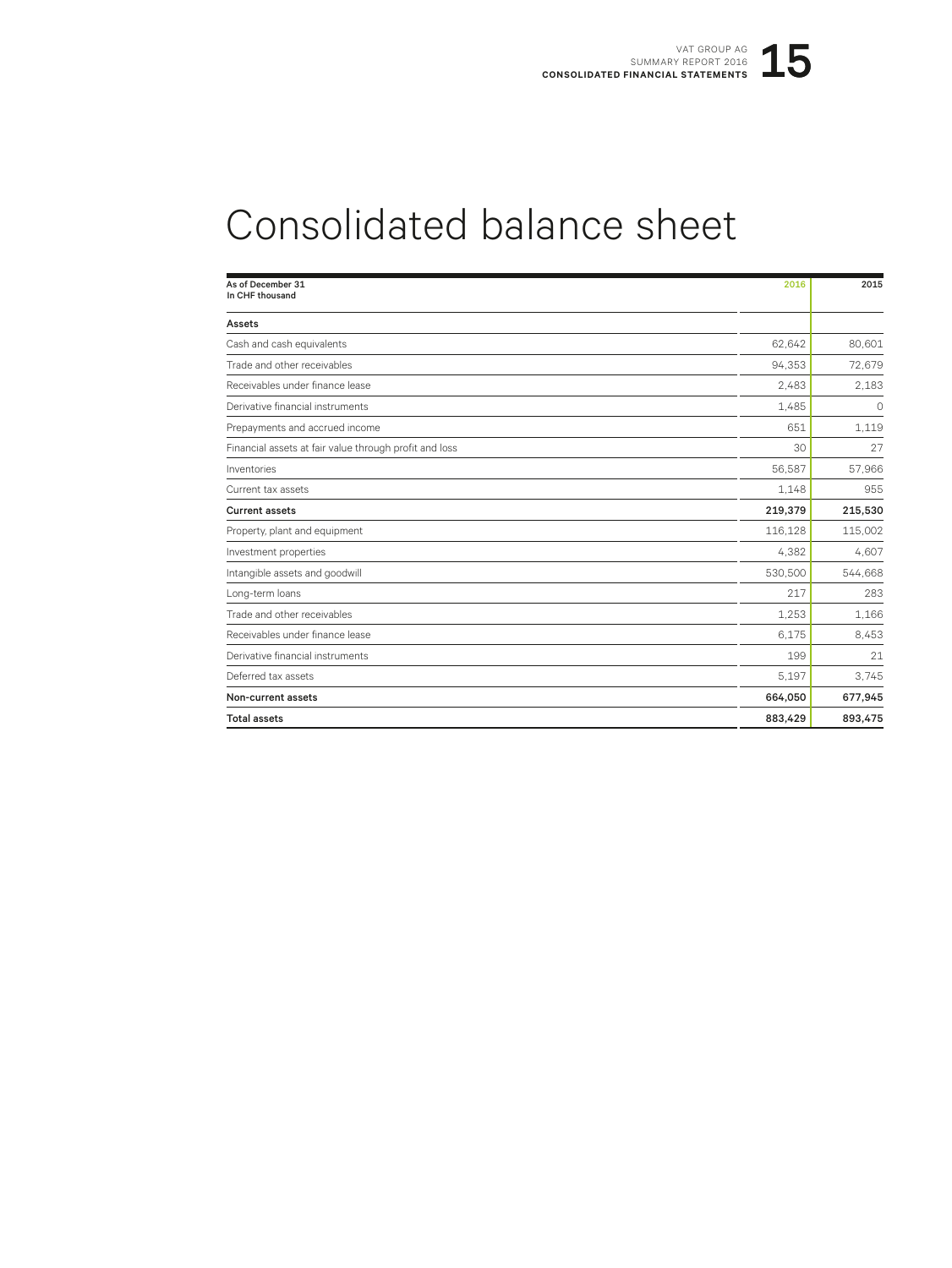| As of December 31<br>In CHF thousand               | 2016      | 2015      |
|----------------------------------------------------|-----------|-----------|
| Liabilities                                        |           |           |
| Trade and other payables                           | 50.617    | 28.779    |
| Loans and borrowings                               | 36,505    | 1,461     |
| Provisions                                         | 1,248     | 846       |
| Derivative financial instruments                   | 6.145     | 7.102     |
| Accrued expenses and deferred income               | 18,068    | 10.144    |
| Liabilities from government grants                 | 444       | 449       |
| Current tax liabilities                            | 17,540    | 13,595    |
| <b>Current liabilities</b>                         | 130,566   | 62,376    |
| Loans and borrowings                               | 160,000   | 707,763   |
| Derivative financial instruments                   | 995       | 648       |
| Liabilities from government grants                 | 1.421     | 1,885     |
| Other non-current liabilities                      | 165       | $\circ$   |
| Deferred tax liabilities                           | 51,197    | 50.825    |
| Defined benefit obligations                        | 28,436    | 20.789    |
| Non-current liabilities                            | 242,214   | 781,910   |
| <b>Total liabilities</b>                           | 372,780   | 844,286   |
| Equity                                             |           |           |
| Share capital                                      | 3,000     | 30        |
| Share premium                                      | 493,745   | 87,530    |
| Remeasurements of defined benefit obligations      | $-16.839$ | $-9,310$  |
| Other reserves                                     | 2.455     | $\circ$   |
| Hedging reserves                                   | $-3.595$  | $-106$    |
| <b>Translation reserves</b>                        | $-43,111$ | $-38,692$ |
| Treasury shares                                    | $-4,950$  | $\circ$   |
| Retained earnings                                  | 79,943    | 9,737     |
| Total equity attributable to owners of the Company | 510,649   | 49,189    |
| Total liabilities and equity                       | 883,429   | 893,475   |
|                                                    |           |           |

The above consolidated balance sheet should be read in conjunction with the accompanying notes.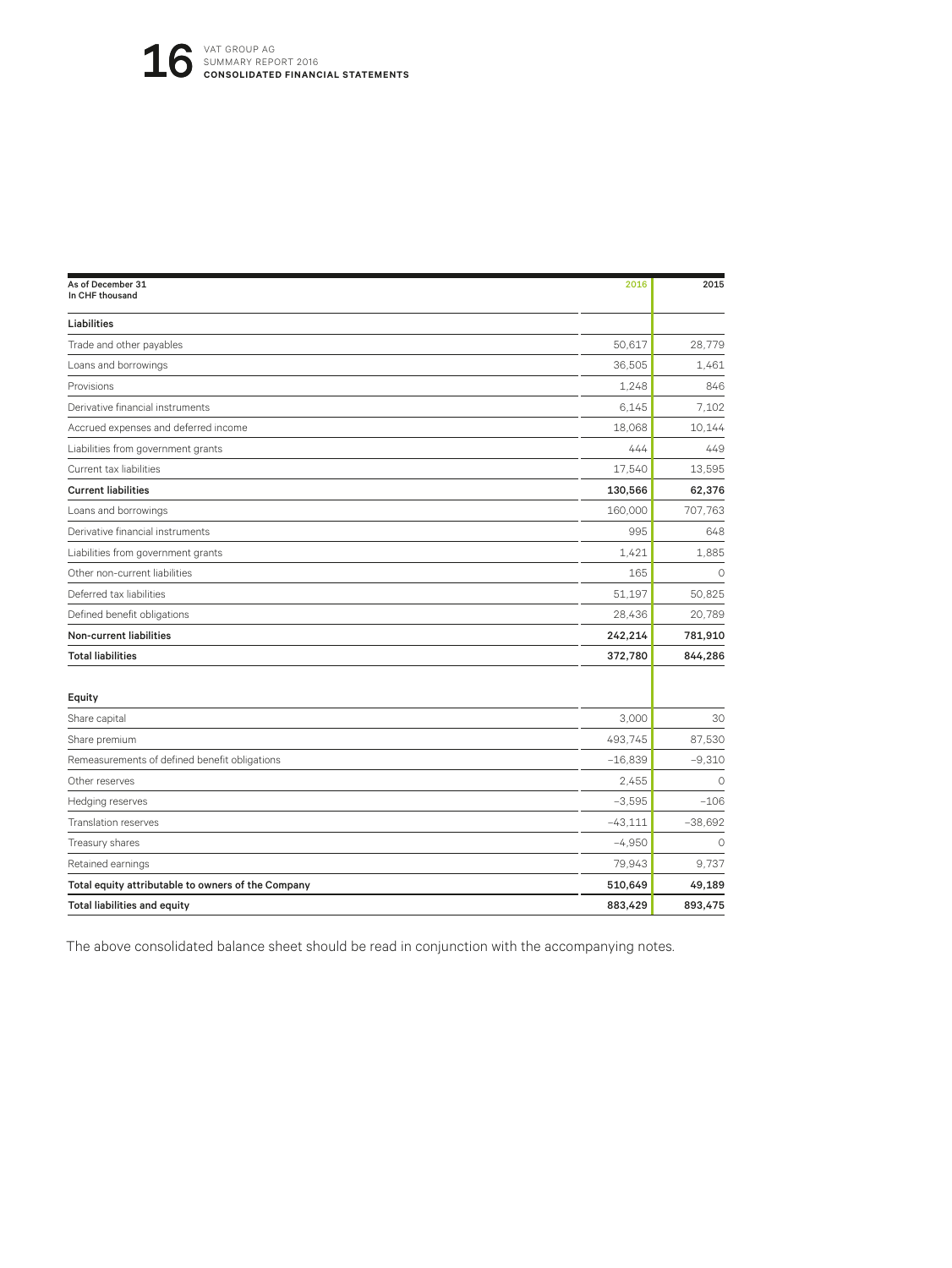## Consolidated statement of changes in equity

| In CHF thousand                                                                       | Share<br>capital | premium  | Share Remeasure-<br>ments<br>of $DBO2$ | Other<br>reserves | Hedging<br>reserves | Translation<br>reserves | Treasury<br>shares | Retained<br>earnings | Total<br>equity |
|---------------------------------------------------------------------------------------|------------------|----------|----------------------------------------|-------------------|---------------------|-------------------------|--------------------|----------------------|-----------------|
| VAT Holding S.à r.l.<br>Equity as of 01.01.2015                                       | 30               | 87.530   | $-11,499$                              | $\mathsf{o}$      | $-106$              | $-43,245$               | 0                  | 2,676                | 35,386          |
| Net income attributable to owners<br>of the Company                                   |                  |          |                                        |                   |                     |                         |                    | 7.061                | 7.061           |
| Total comprehensive income for the<br>period attributable to owners of the<br>Company |                  |          | 2.189                                  |                   |                     | 4.553                   |                    |                      | 6.742           |
| Equity as of 31.12.2015                                                               | 30               | 87,530   | $-9,310$                               | 0                 | $-106$              | $-38,692$               | 0                  | 9,737                | 49,189          |
| <b>VAT Group AG</b><br>Equity as of $01.01.20161$                                     | 30               | 87,530   | $-9,310$                               | 0                 | $-106$              | $-38,692$               | 0                  | 9,737                | 49,189          |
| Net income attributable to owners<br>of the Company                                   |                  |          |                                        |                   |                     |                         |                    | 67,233               | 67.233          |
| Total comprehensive income for the<br>period attributable to owners of the<br>Company |                  |          | $-7.529$                               |                   | $-3,489$            | $-4.419$                |                    |                      | $-15,437$       |
| Incorporation of VAT Group AG                                                         | 100              |          |                                        |                   |                     |                         |                    |                      | 100             |
| Effect of business restructuring                                                      | 2,870            | 411,223  |                                        |                   |                     |                         |                    |                      | 414,093         |
| Own shares acquired                                                                   |                  |          |                                        |                   |                     |                         | $-4,950$           |                      | $-4,950$        |
| Reclassification                                                                      |                  | $-2.455$ |                                        | 2.455             |                     |                         |                    |                      | $\Omega$        |
| Transaction costs (net of tax)                                                        |                  | $-2,553$ |                                        |                   |                     |                         |                    |                      | $-2,553$        |
| Share-based payments (net of tax)                                                     |                  |          |                                        |                   |                     |                         |                    | 2.973                | 2,973           |
| Equity as of 31.12.2016                                                               | 3.000            | 493.745  | $-16.839$                              | 2.455             | $-3.595$            | $-43.111$               | $-4.950$           | 79.943               | 510,649         |

1 See note 2 2 DBO: Defined benefit obligations

The above consolidated statement of changes in equity should be read in conjunction with the accompanying notes.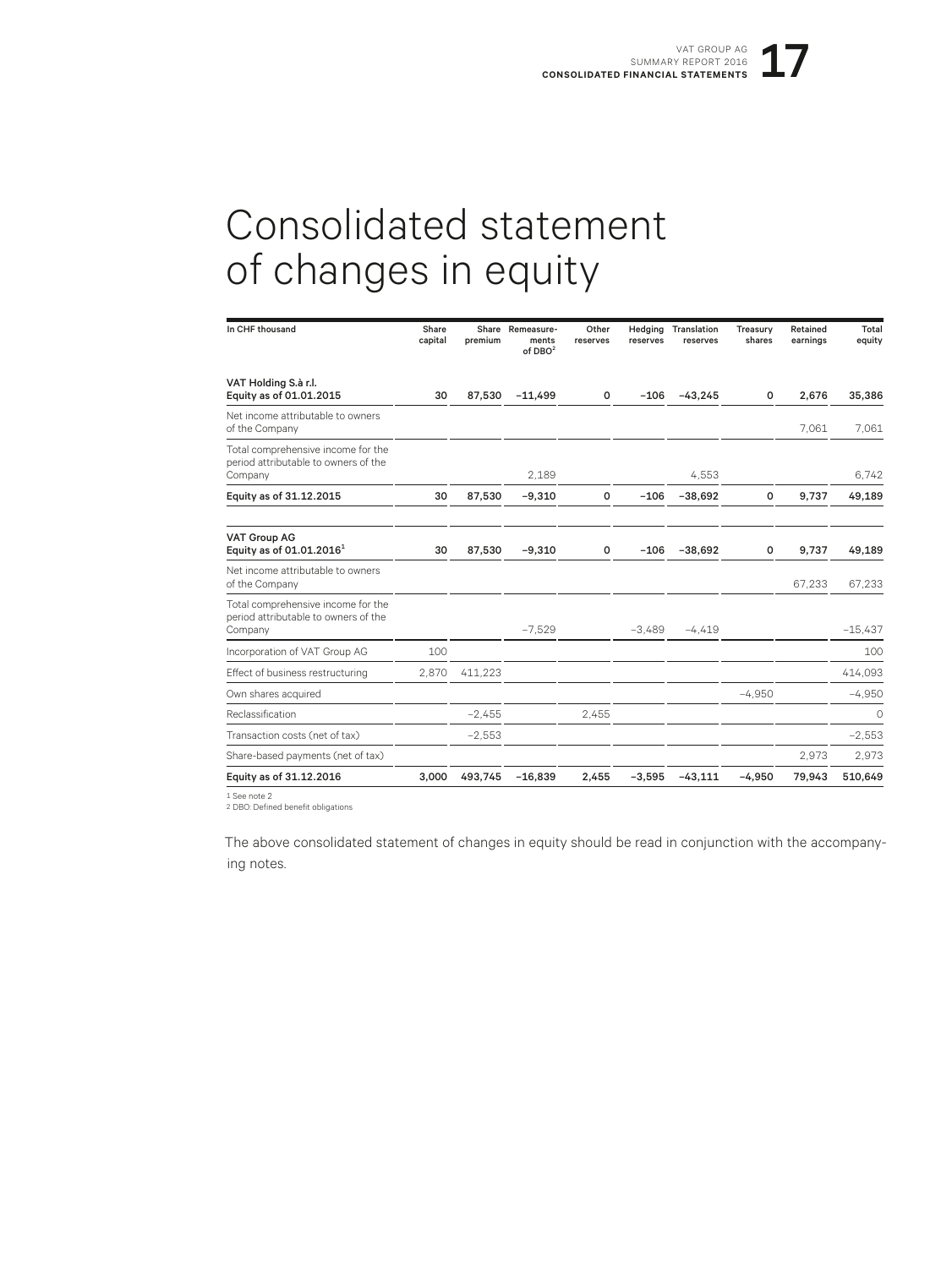## Consolidated statement of cash flows

| January 1-December 31<br>In CHF thousand                     | 2016       | 2015           |
|--------------------------------------------------------------|------------|----------------|
| Net income attributable to owners of the Company             | 67,233     | 7,061          |
| Adjustments for:                                             |            |                |
| Depreciation and amortization                                | 31,287     | 30,227         |
| (Profit)/loss from disposal of property, plant and equipment | 277        | $-173$         |
| Change in defined benefit liability                          | $-1,501$   | 1,253          |
| Net impact from foreign exchange                             | $-1,808$   | $-1,210$       |
| Income tax expenses                                          | 20,651     | 13,497         |
| Net finance costs                                            | 27,652     | 68,852         |
| Transaction costs in connection with the IPO $^{\rm 1}$      | 5.543      | $\circ$        |
| Other non-cash effective adjustments                         | $-141$     | $-348$         |
| Change in trade and other receivables                        | $-19,018$  | $-3,369$       |
| Change in prepayments and accrued income                     | 501        | $-357$         |
| Change in inventories                                        | 1,436      | $-792$         |
| Change in trade and other payables                           | 20,124     | 13,129         |
| Change in accrued expenses and deferred income               | 7,803      | 2,738          |
| Change in provisions                                         | 411        | $-63$          |
| Cash generated from operations                               | 160,450    | 130,445        |
| Income taxes paid                                            | $-14,094$  | $-12,980$      |
| Cash flow from operating activities                          | 146,356    | 117,465        |
|                                                              |            |                |
| Purchases of property, plant and equipment                   | $-15,852$  | $-9.919$       |
| Proceeds from sale of property, plant and equipment          | 666        | 954            |
| Purchases of intangible assets                               | $-3,313$   | $-3.021$       |
| Loans granted or repaid                                      | 72         | 51             |
| Interest received                                            | 100        | 89             |
| Other finance income received                                | 55         | $\overline{2}$ |
| Cash flow from investing activities                          | $-18,272$  | $-11,844$      |
|                                                              |            |                |
| Proceeds from the issue of ordinary shares                   | 100        | 0              |
| Purchase of own shares                                       | $-4,950$   | $\circ$        |
| Transaction costs in connection with the IPO $1$             | $-8,332$   | 0              |
| Proceeds from borrowings                                     | 228,821    | $\circ$        |
| Repayments of borrowings                                     | $-350,894$ | $-82,682$      |
| Interest paid                                                | $-10,588$  | $-15,824$      |
| Other finance expenses paid                                  | $-363$     | $-306$         |
| Cash flow from financing activities                          | $-146,206$ | $-98,812$      |
|                                                              |            |                |
| Net increase/(decrease) in cash and cash equivalents         | $-18,121$  | 6,809          |
| Cash and cash equivalents at beginning of period             | 80,601     | 74,758         |
| Effect of movements in exchange rates on cash held           | 162        | $-966$         |
| Cash and cash equivalents at end of period                   | 62,642     | 80,601         |

1 Includes stamp tax and consulting fees

The above consolidated statement of cash flows should be read in conjunction with the accompanying notes.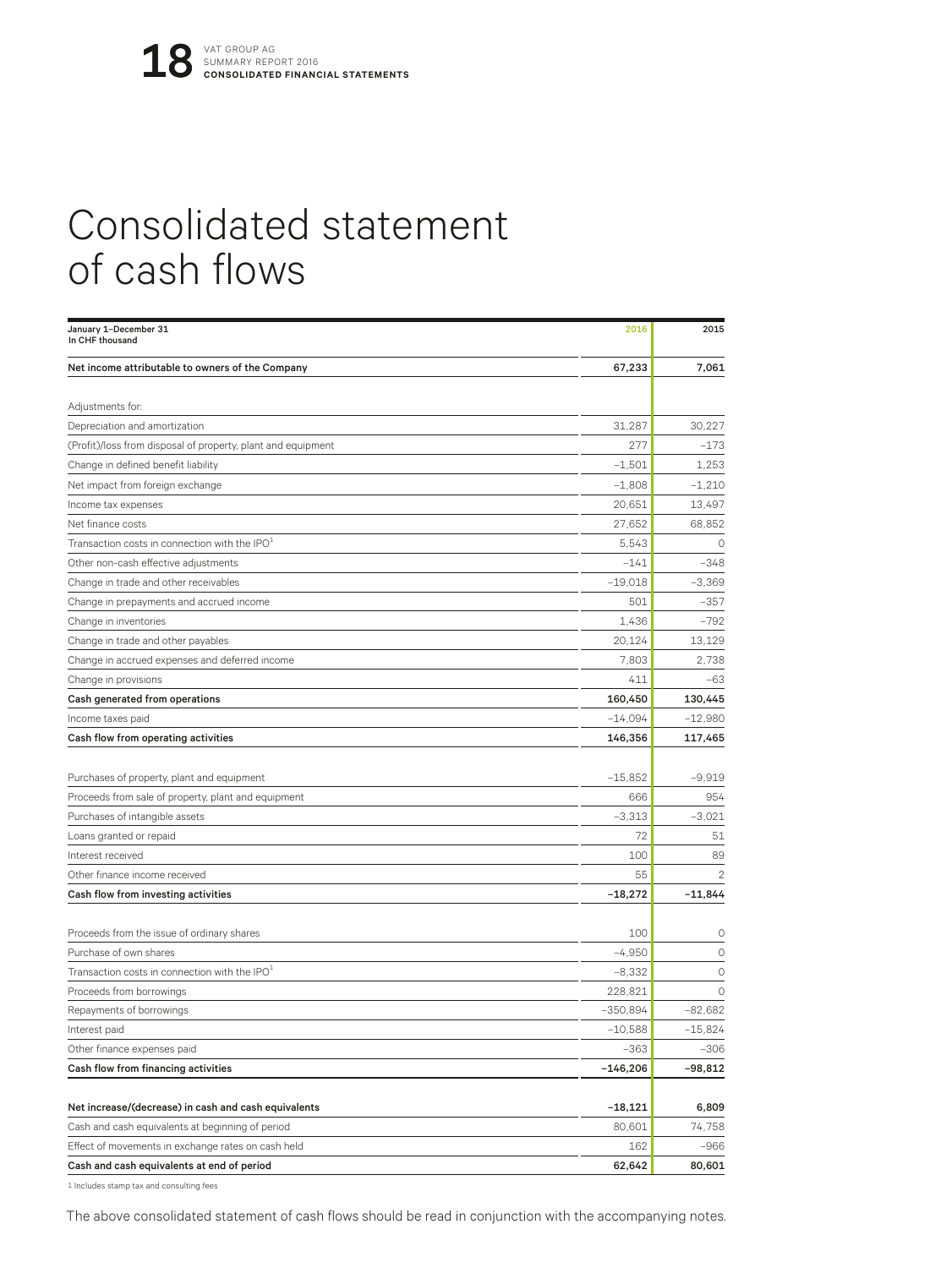## Statutory financial statements VAT Group AG for the financial year from February 25 to December 31, 2016

#### Balance sheet

| As of December 31<br>In CHF thousand                                                            | 2016     |
|-------------------------------------------------------------------------------------------------|----------|
| Assets                                                                                          |          |
| Cash and cash equivalents                                                                       | 429      |
| Other receivables due from third parties                                                        | 90       |
| Other receivables from companies in which the entity holds an investment                        | 2,236    |
| Prepayments and accrued income                                                                  | 524      |
| <b>Current assets</b>                                                                           | 3,279    |
| Financial assets                                                                                | 1.737    |
| Loans granted to companies in which the entity holds an investment                              | 653,600  |
| Investments in subsidiaries                                                                     | 87,556   |
| Non-current assets                                                                              | 742,893  |
| Total assets                                                                                    | 746,172  |
| Liabilities                                                                                     |          |
| Short-term interest bearing liabilities due to third parties                                    | 36.968   |
| Other payables                                                                                  | 161      |
| Short-term provisions                                                                           | 1,018    |
| Accrued expenses and deferred income due to third parties                                       | 100      |
| Accrued expenses and deferred income due to governing bodies                                    | 398      |
| Accrued expenses and deferred income due to companies in which the entity holds an investment   | 55       |
| <b>Current liabilities</b>                                                                      | 38,700   |
| Long-term interest bearing liabilities due to third parties                                     | 161,737  |
| Long-term interest bearing liabilities due to companies in which the entity holds an investment | 57,561   |
| Non-current liabilities                                                                         | 219,298  |
| <b>Total liabilities</b>                                                                        | 257,998  |
| Equity                                                                                          |          |
| Share capital                                                                                   | 3,000    |
| Legal capital reserves:                                                                         |          |
| - Reserves from capital contributions                                                           | 495,109  |
| - Other capital reserves                                                                        | 3.682    |
| Accumulated losses:                                                                             |          |
| - Loss for the period                                                                           | $-8,665$ |
| Treasury shares                                                                                 | $-4,950$ |
| Total equity attributable to owners of the Company                                              | 488,175  |
| <b>Total liabilities and equity</b>                                                             | 746,172  |
|                                                                                                 |          |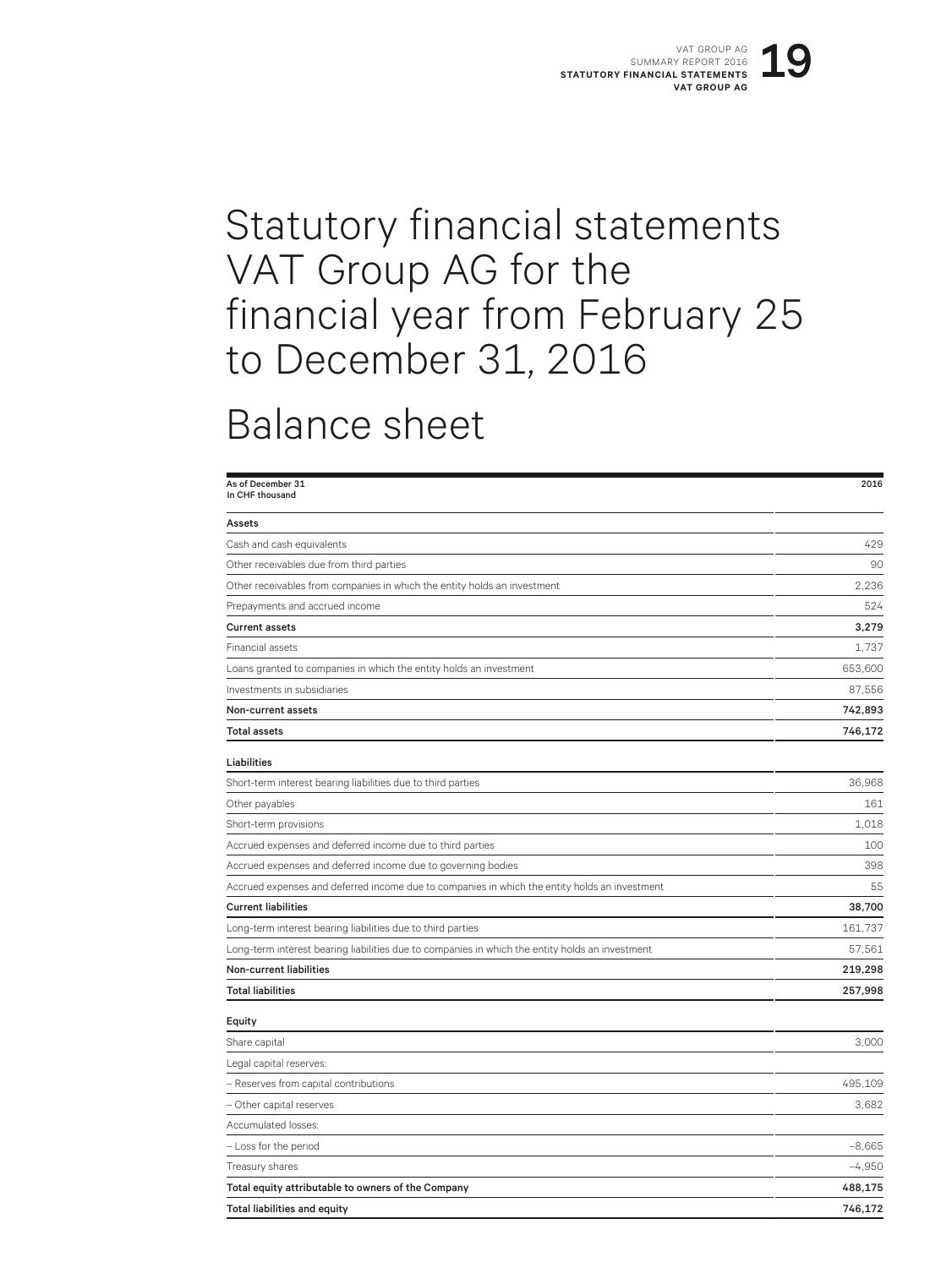

#### Income statement

| February 25-December 31<br>In CHF thousand            | 2016      |
|-------------------------------------------------------|-----------|
|                                                       |           |
| Interest income                                       | 2,221     |
| <b>Total income</b>                                   | 2,221     |
| Interest expenses                                     | $-1,389$  |
| Other financial expenses                              | $-1,020$  |
| Personnel expenses                                    | $-444$    |
| Other operating expenses                              | $-1.746$  |
| Extraordinary, non-recurring or prior period expenses | $-6.287$  |
| <b>Total expenses</b>                                 | $-10,886$ |
| Loss for the period                                   | $-8,665$  |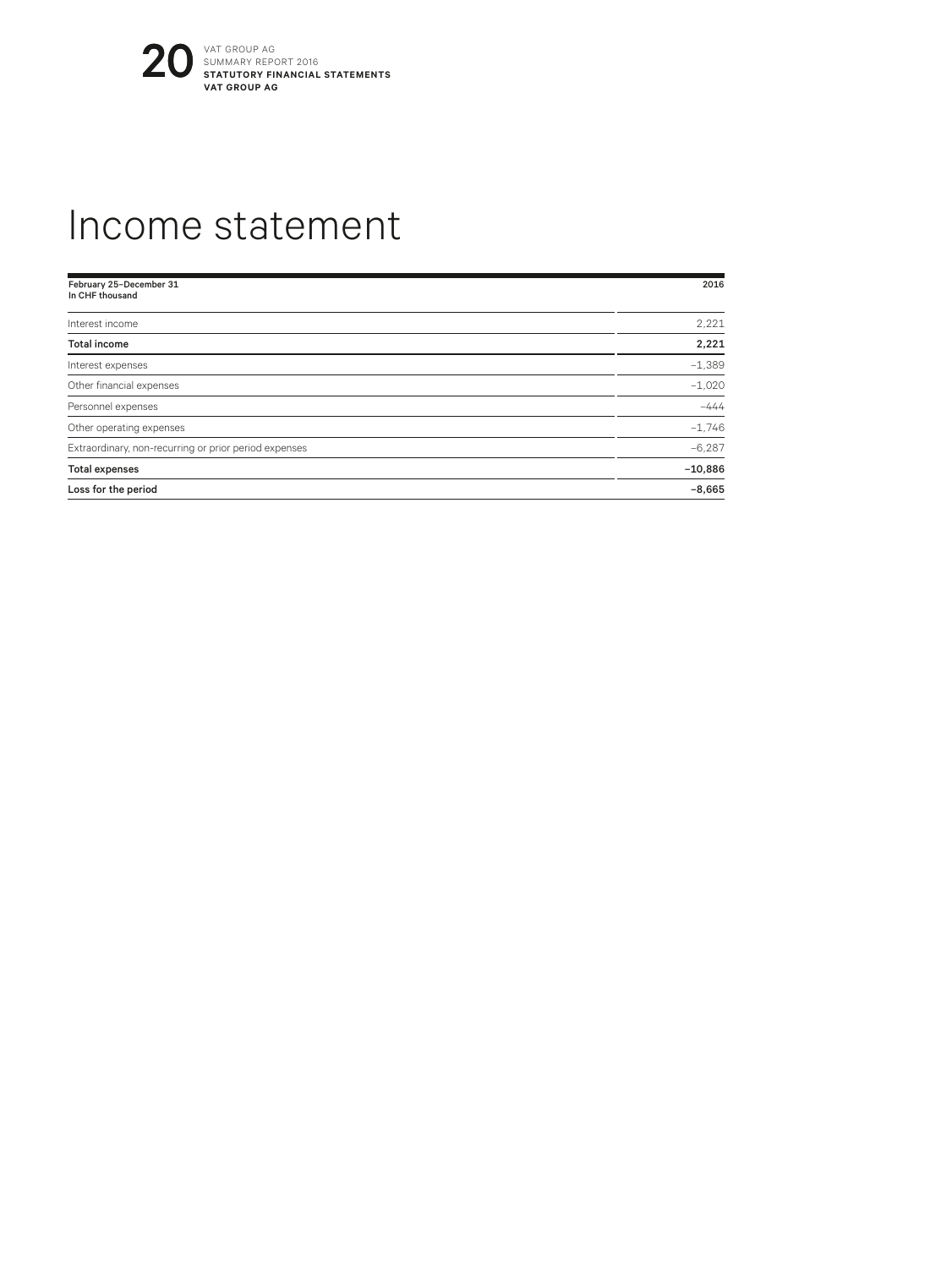#### **Proposed appropriation of available earnings**

Proposal for the appropriation of available earnings by the Board of Directors to the General Meeting:

#### **Appropriation of available earnings as proposed by the Board of Directors**

| In CHF thousand                 | 2016     |
|---------------------------------|----------|
| Balance brought forward         | ∩        |
| Loss for the period             | $-8.665$ |
| <b>Total accumulated losses</b> | $-8,665$ |

The Board of Directors proposes to the General Meeting, to carry forward accumulated losses of CHF –8,7 million.

#### **Appropriation of reserves from capital contributions**

| In CHF thousand                                             | 2016       |
|-------------------------------------------------------------|------------|
| Reserves from capital contributions as of 31.12.2016        | 495 109    |
| Dividend payment out of reserves from capital contributions | $-120.000$ |
| Reserves from capital contributions carried forward         | 375.109    |

The Board of Directors proposes to the General Meeting to pay a dividend of CHF 120 million from the reserves from capital contributions.

The number of shares with dividend rights will change if the number of own shares held by VAT Group AG changes. The Board of Directors may therefore adapt the total amount of the proposed dividend to the number of shares with dividend rights at the General Meeting.

#### Financial calendar

Friday, March 9, 2018 **Full-year results 2017** 

| Date                      | Event                                                |
|---------------------------|------------------------------------------------------|
| 2017                      |                                                      |
| Wednesday, May 17, 2017   | Q1 2017 trading update & Annual General Meeting 2017 |
| Tuesday, May 23, 2017     | Dividend payment                                     |
| Thursday, August 24, 2017 | Half-year results 2017                               |
| Friday, November 10, 2017 | Q3 2017 trading update                               |
|                           |                                                      |
| 2018                      |                                                      |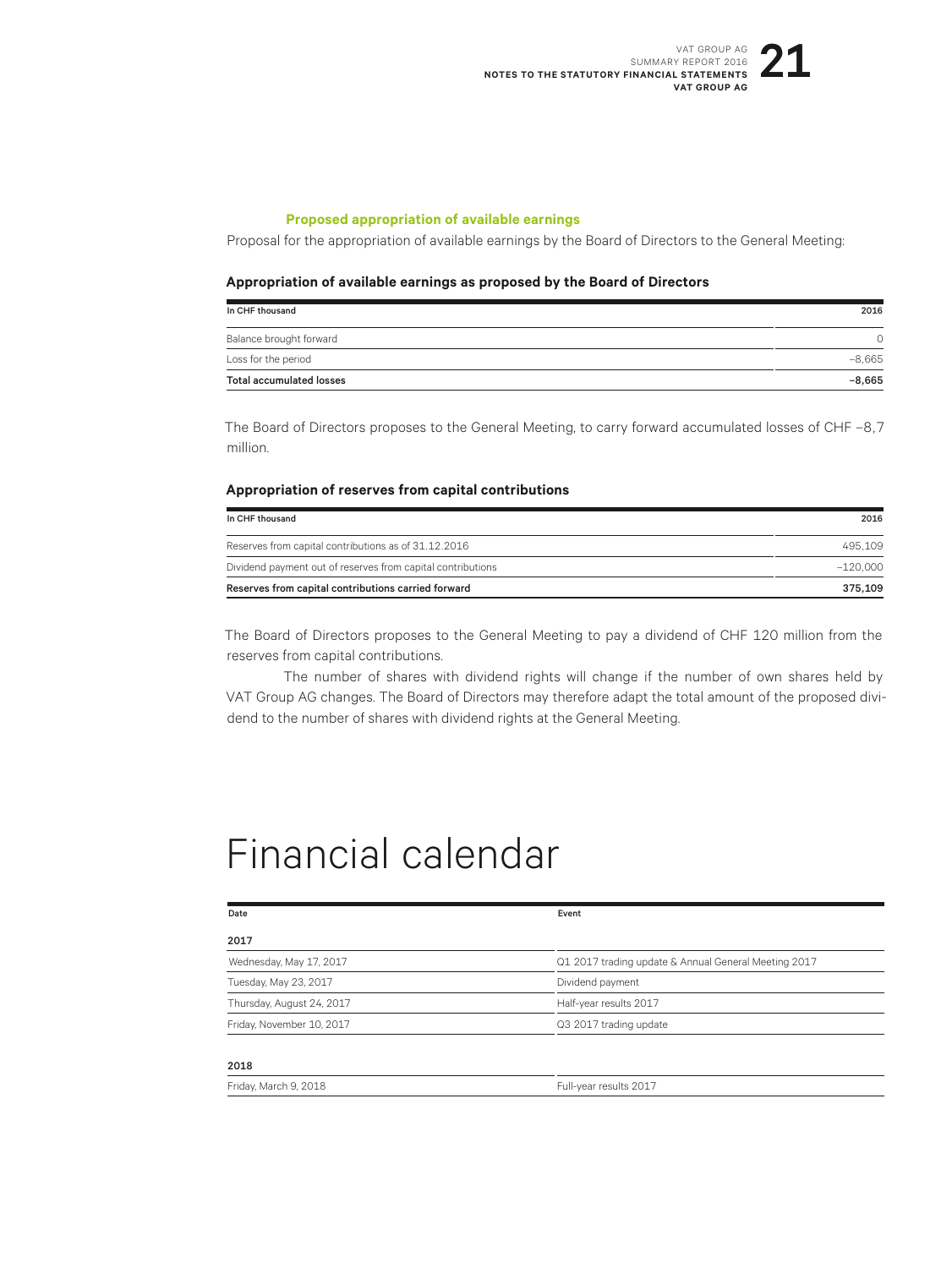## Contact

This condensed report is published in both German and English. The English print version of VAT Group AG's annual report is legally binding. VAT Group AG's consolidated financial statements are prepared in accordance with International Financial Reporting Standards (IFRS).

For Further information please contact: VAT Group AG Seelistrasse 1 9469 Haag T +41 81 772 61 61 www.vatvalve.com

Corporate Communications & Investor Relations Michel R. Gerber T +41 81 772 42 55 investors@vat.ch

#### **Forward-looking Statement**

Forward-looking statements contained herein are qualified in their entirety as there are certain factors that could cause results to differ materially from those anticipated. Any statements contained herein that are not statements of historical fact (including statements containing the words "believes," "plans," "anticipates," "expects," "estimates" and similar expressions) should be considered to be forward-looking statements. Forward-looking statements involve inherent known and unknown risks, uncertainties and contingencies because they relate to events and depend on circumstances that may or may not occur in the future and may cause the actual results, performance or achievements of the company to be materially different from those expressed or implied by such forward-looking statements. Many of these risks and uncertainties relate to factors that are beyond the company's ability to control or estimate precisely, such as future market conditions, currency fluctuations, the behavior of other market participants, the performance, security and reliability of the company's information technology systems, political, economic and regulatory changes in the countries in which the company operates or in economic or technological trends or conditions. As a result, investors are cautioned not to place undue reliance on such forward-looking statements.

Except as otherwise required by law, VAT disclaims any intention or obligation to update any forward-looking statements as a result of developments occurring after the date of this report.

Concept/Design/Realization Linkgroup AG, Zurich www.linkgroup.ch

Publishing plattform: PublishingSuite® Linkgroup AG, Zurich www.linkgroup.ch

This Annual Report is printed on FSC-certified paper.



climate neutral owered by ClimatePartner<sup>o</sup> Print | ID 11665-1703-1002